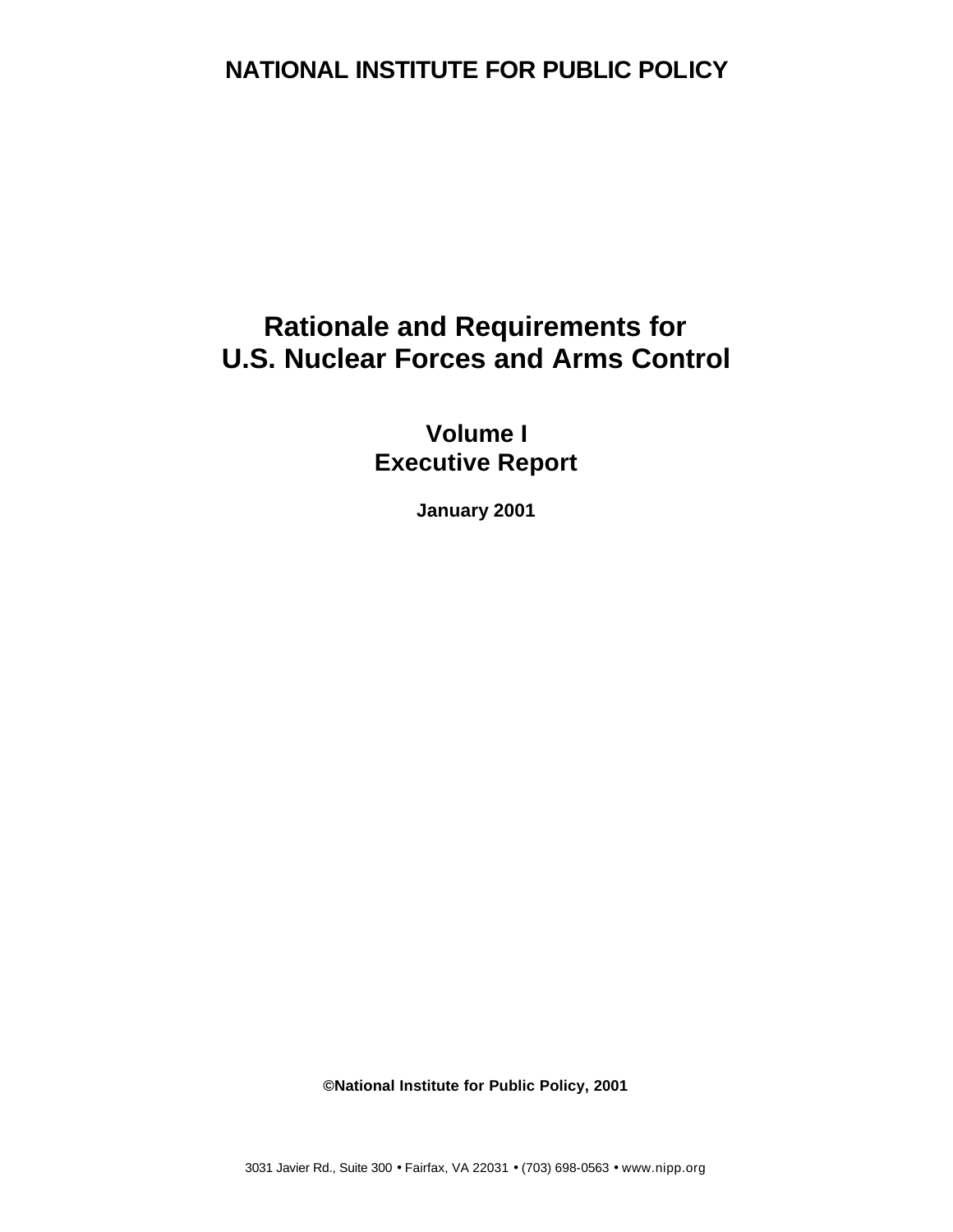# **Rationale and Requirements for U.S. Nuclear Forces and Arms Control**

# **Volume I Executive Report**

# **Participants**

**Dr. Kathleen C. Bailey Dr. Robert Barker Amb. Linton Brooks Dr. Stephen Cambone Amb. Henry Cooper Lt Gen Stephen Croker, USAF (ret.) Dr. Colin S. Gray Kurt Guthe Stephen J. Hadley Amb. S. Read Hanmer Dr. Fred C. Iklé Amb. Robert Joseph Amb. Max Kampelman John J. Kohout III**

**Kristin Kolet The Honorable Ronald F. Lehman II Dr. Holger Mey LTG William E. Odom, USA (ret.) Dr. William Schneider, Jr. Leon Sloss Amb. David Smith Willis Stanley Dr. William R. Van Cleave Bernard Victory Dr. C. Dale Walton The Honorable R. James Woolsey Dr. David Yost**

**Dr. Keith B. Payne, Study Director**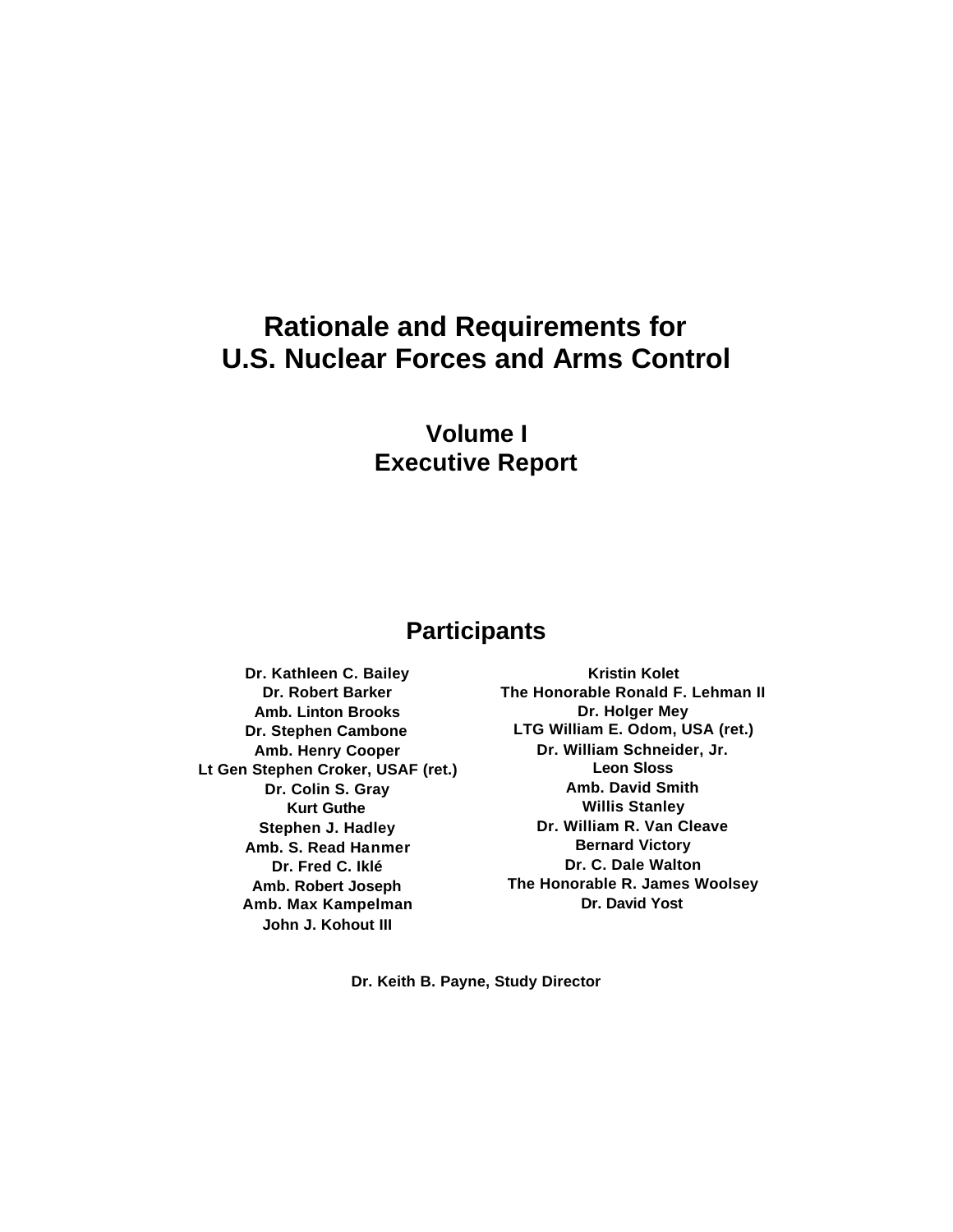# **Preface**

This study departs from the variety of recent public proposals for nuclear "abolition" to examine instead the methodology necessary to assess U.S. nuclear force requirements and arms control positions. The study first contrasts the basic contours of official U.S. policy with public proposals for new nuclear disarmament treaties, and then focuses on the type of methodical analysis that must precede recommendations concerning the size and composition of U.S. nuclear forces. In the post-Cold War period the various complex technical, political, and operational factors that must be taken into account in advance of such recommendations are far from static. Even the most basic factors, such as the identity of potential opponents and the requirements for deterrence, are unclear at present, and wholly opaque for the future. Consequently, this study concludes that an important priority for the United States is to preserve its capability to adapt U.S. offensive and defensive forces to rapidly changing strategic conditions. Preserving the U.S. capability to adapt does not exclude the potential for U.S. nuclear force reductions, now or in the future. A proper nuclear posture review may determine that U.S. nuclear requirements can be met at lower force levels. Strategic adaptability does, however, weigh heavily against continuation of the traditional bipolar Cold War approach to strategic arms control. Rather than the past focus on rigid treaties designed to perpetuate U.S. and Russian capabilities for Mutual Assured Destruction (MAD), post-Cold War strategic arms control should focus on close consultation, coordination and transparency. Rather than "locking in" ceilings that may soon be excessive or inadequate, arms control should encourage "full disclosure" and predictability with regard to nuclear forces, and facilitate movement away from MAD, which now serves only to sustain unnecessarily a relationship based on mutual threat, suspicion, and animosity.

The participants endorse the study's general thrust and conclusions as presented in this *Executive Report*. Each participant may not, however, be in full agreement with every specific point and detail.

> *Dr. Keith B. Payne Study Director*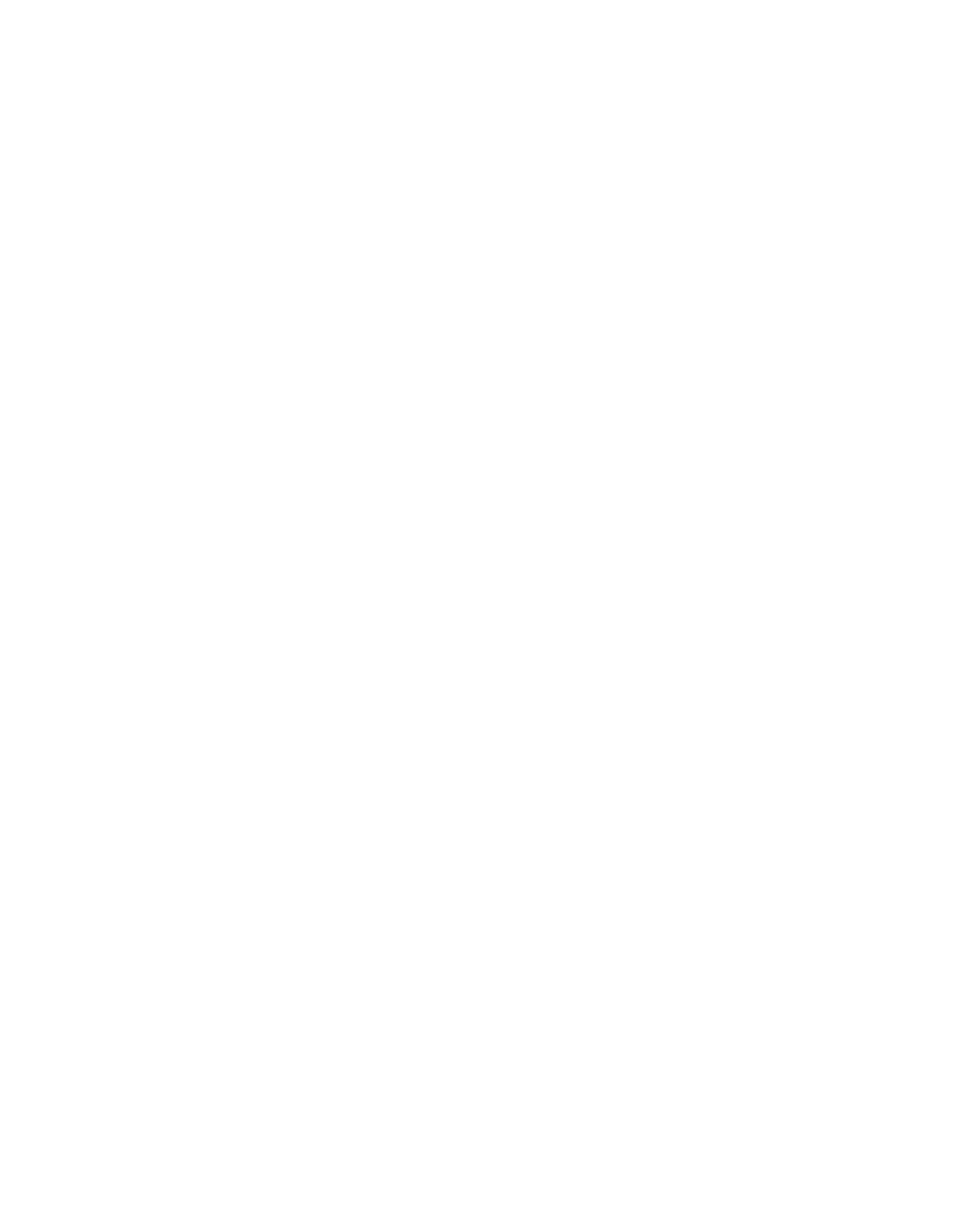## **Table of Contents**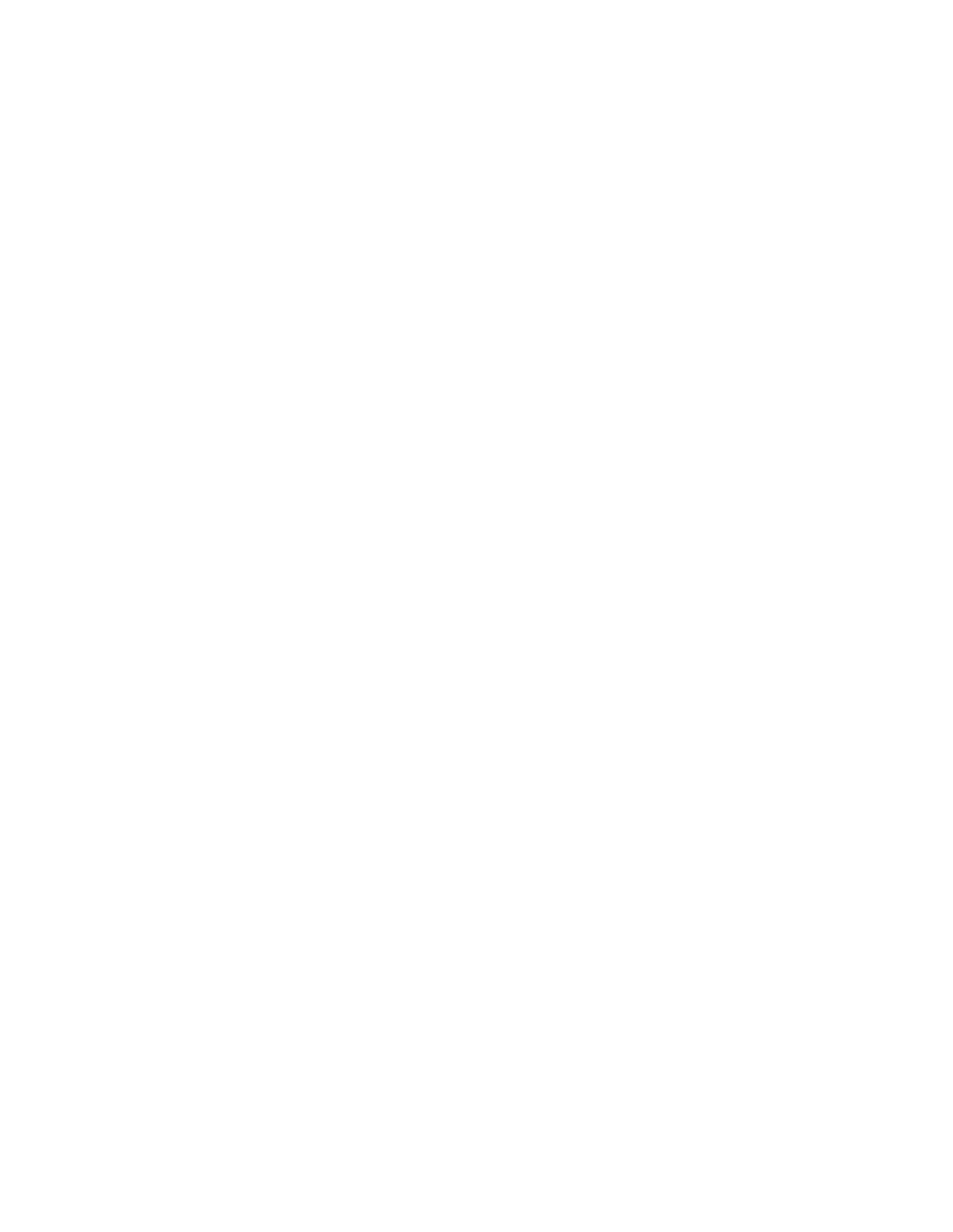# **Executive Point Summary**

- Specific nuclear force posture recommendations should follow a comprehensive review of technical, operational, and political variables. This strategic review must consider factors such as current and potential threats, U.S. deterrence and wartime goals, nuclear targeting strategy and warhead options, enemy passive and active defenses, conventional strike capabilities, and Third Country use.
	- The 2001 Congressionally-mandated nuclear posture review must take these technical, political, and operational variables into account.
	- Force posture recommendations that do not take these variables into account are likely to be flawed (e.g. recent public proposals for nuclear "abolition" or deep force reductions).
	- Proper review may indicate that current U.S. nuclear requirements can be met with reduced nuclear forces.
- Current public proposals for codifying nuclear disarmament and/or deep nuclear reductions assume an international environment in which nuclear deterrence either is unnecessary or relatively easily accomplished; they also assume that this environment will prevail in the future.
	- The current post-Cold War period is one of great political and military dynamism. Even the most basic of the variables concerning U.S. nuclear force posture requirements (e.g., the identity of likely foes) may change rapidly, affecting U.S. nuclear requirements. The current relatively benign conditions cannot be predicted with any confidence to pertain in the future.
	- U.S. foreign policy goals and requirements, and the technical, political, and operational variables that must help shape U.S. nuclear force requirements, can change rapidly as the strategic environment changes.
	- It is not now possible to predict with confidence future deterrence requirements. The future may prove to be far more dangerous than benign: nuclear deterrence may become more important for the United States, and a robust nuclear capability may be essential to support U.S. deterrence objectives.
- Possible current/future deterrence and wartime roles for nuclear weapons may include:
	- Deterring weapons of mass destruction (WMD) use by regional powers.
	- Deterring WMD or massive conventional aggression by an emerging global competitor.
	- Preventing catastrophic losses in conventional war.
	- Providing unique targeting capabilities (deep underground/biological weapons targets).
	- Enhancing U.S. influence in crises.
- Because the international environment and operational considerations are dynamic, as is the context for deterrence, the ability to adjust the U.S. offensive and defensive force posture to a changing strategic environment is critical.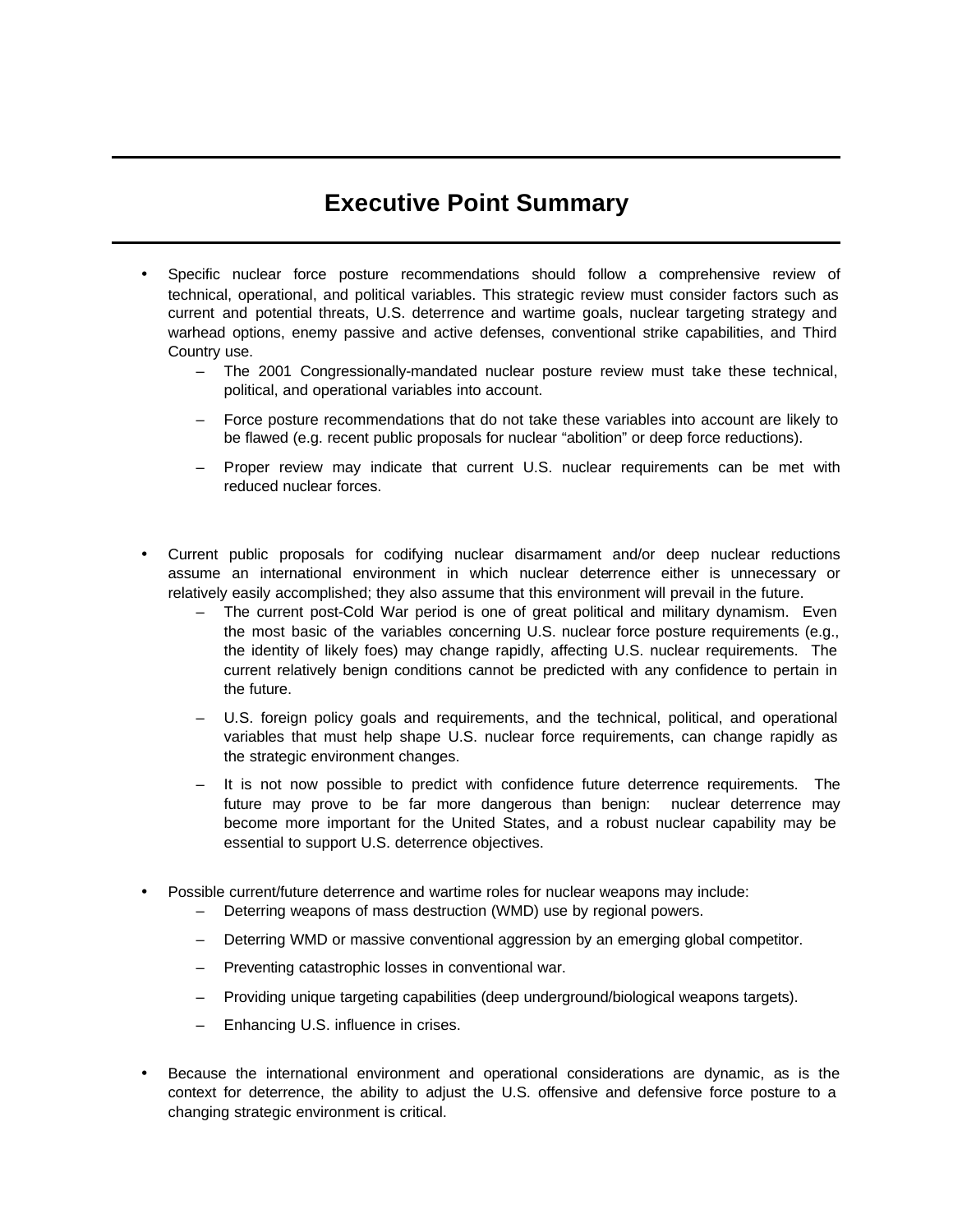- Adaptability requires the capacity to both *augment and reduce* U.S. defensive and offensive forces to fit a changing strategic environment and rapid possible shifts in technical, operational, and political variables.
- Adaptability also requires a capacity to design and build new weapons.
- Cold War-style arms control, a process that has focused on specific limitations designed to codify "Mutual Assured Destruction"(MAD), now contributes to U.S.-Russian political enmity, and is incompatible with the basic U.S. strategic requirement for adaptability in a dynamic post-Cold War environment.
	- There is an inherent contradiction in attempting to improve U.S.-Russian political relations by remaining committed to the Cold War approach to arms control, an approach designed to perpetuate MAD. This contradiction is recognized by U.S. and Russian officials.
	- The codification of deep reductions now, according to the traditional Cold War approach to arms control, would preclude the U.S. *de jure* prerogative and *de facto* capability to adjust forces as necessary to fit a changing strategic environment. It would render the U.S. vulnerable to the highly questionable assumption that the international environment is and will continue to be relatively benign.
	- The U.S. is highly restricted politically in its capability to withdraw from or even modify established arms control agreements regardless of changes in the strategic environment (witness the ABM Treaty) or evidence of an opponent's non-compliance.
	- The traditional strategic arms control process does not affect many factors potentially relevant to U.S. strategic requirements, and thus cannot preclude the potential for disturbing changes in the strategic environment.
	- Further adjustment to the U.S. strategic forces must not be rendered practically or legally "irreversible" via codification in the traditional arms control process.
- The United States should move toward a new post-Cold War framework for arms control, and new forms of U.S.-Russian engagement and dialogue aimed at moving away from MAD, not its perpetuation.
	- If indicated by comprehensive strategic revi ew, the U.S. should move unilaterally toward significant nuclear force reductions and other changes in the force posture, while retaining its prerogative and capability to reconstitute or further reduce its forces as made necessary or possible by future developments in the strategic environment.
	- Post-Cold War strategic arms control, including potential U.S. unilateral reductions, should focus on efforts to promote transparency and predictability in U.S. and Russian decision-making concerning active defenses and nuclear forces, including systematic discussions.
	- To advance movement away from MAD, the U.S. should initiate "Mutual Assurance Talks" with Russia, which should draw on the 1992 Ross-Mamedov Talks.
	- The strategic arms control process should be restructured to reflect this new, post-Cold War approach.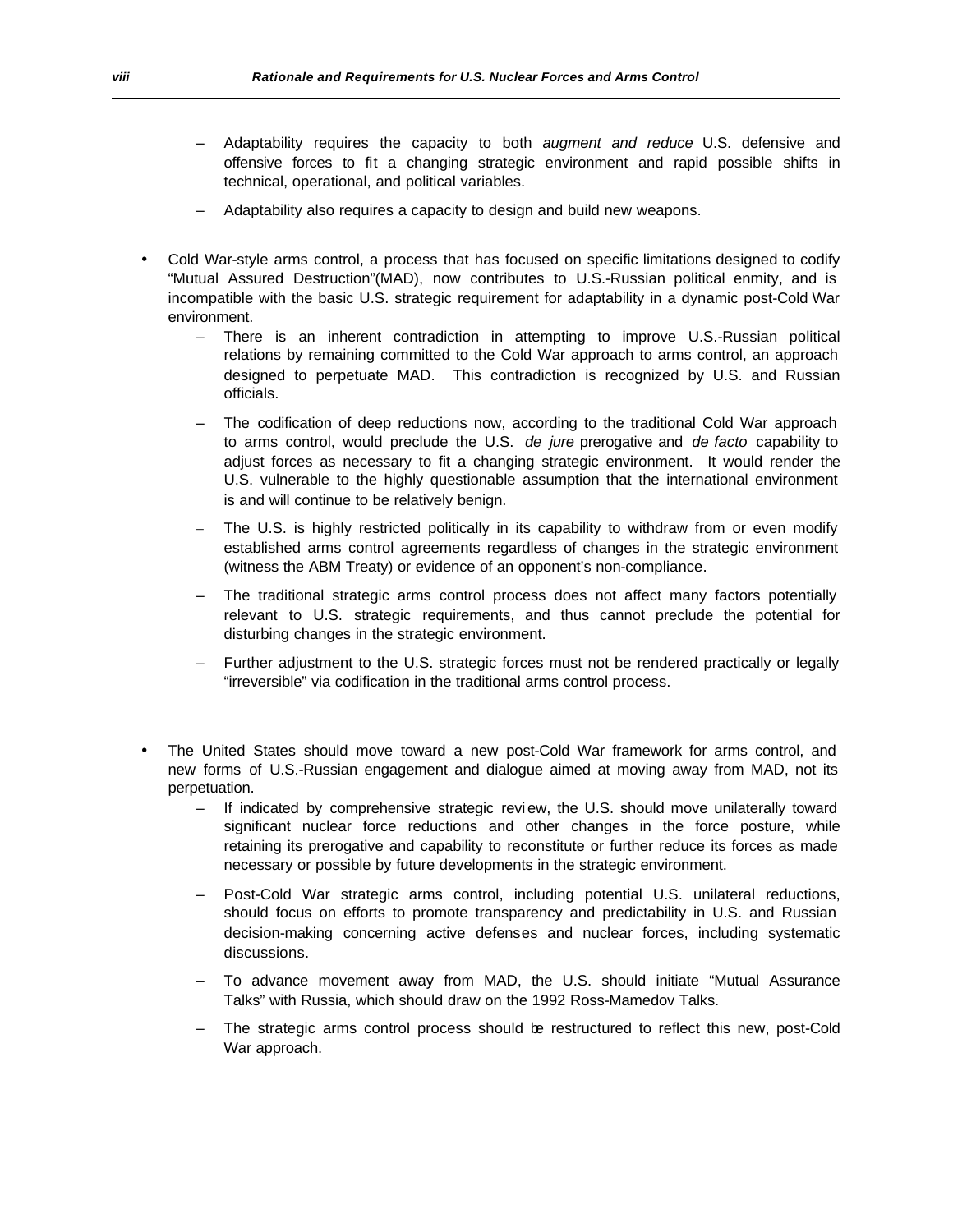## **Executive Report**

# **Introduction**

U.S. national security policy during the first decade after the end of the Cold War has been characterized by a relative de-emphasis on the role of nuclear weapons. The 1994 Department of Defense Nuclear Posture Review (NPR) called for American efforts to "lead" the world towards reduced prominence for nuclear weapons. It endorsed the U.S. commitment in the Strategic Arms Reduction Treaty (START) II to reduce its deployed strategic nuclear warheads to 3,000-3,500, and indicated that the United States would be willing to consider further reductions once START II was in place and Russia proceeded with reductions as well. The United States acted upon this interest in further reductions at the 1997 Helsinki summit, where Washington and Moscow agreed to a START III framework that would reduce to 2,000-2,500 the aggregate number of accountable, deployed strategic nuclear warheads.<sup>1</sup>

Nevertheless, the NPR emphasized that American efforts to "lead" in this direction had to be accompanied by a "hedge," because the strategic environment might not evolve peacefully. The hedge aspect of the NPR identified the requirement for the ability to restore the U.S. strategic posture back to START I levels of 6,000 accountable strategic warheads if the threat to the United States did not decline as anticipated, or in the face of a re-emergent threat. The hedge also included direction to the Department of Energy to maintain a highly capable nuclear weapons design and production capability, even though no requirement for new nuclear weapons designs or production was foreseen. Consequently, Washington remains formally committed to retaining "a reliable and flexible nuclear deterrent—survivable against the most aggressive attack, under highly confident constitutional command and control, and assured in its safety against both accident and unauthorized use. $<sup>2</sup>$ </sup>

Underlying the findings of the NPR was the belief that nuclear weapons should play a "less prominent" role in U.S. security than at any previous time in the nuclear age, and that a nuclear arsenal much smaller than that now deployed would be sufficient to meet the security needs of the United States.<sup>3</sup> However, as was noted above, the NPR did not favor U.S. nuclear disarmament, and the review acknowledged that the strategic environment could change for the worse; hence, the importance of maintaining a "hedge" against uncertainty: "the NPR stresses prudence in the face of potential risks while also identifying some new policy departures that reflect changes in the security environment." The NPR essentially endorsed substantial reductions of the U.S. nuclear stockpile, but rejected more radical change. $^5$ 

In the years since the conclusion of the NPR, the White House has not made a sharp break in policy direction.<sup>6</sup> The two most authoritative statements on current nuclear deterrence policy—the aforementioned 1994 Nuclear Posture Review, and a 1997 Presidential Decision Directive—stress both the continuity with the traditional U.S. approach towards nuclear weapons and also the need to adapt to changes in the international security environment.<sup>7</sup> The PDD reportedly concludes that "nuclear weapons now play a smaller role in our nuclear security strategy than at any point during the nuclear era." At the same time, "it would be a mistake to think that nuclear weapons no longer matter." It reportedly lists "rogue states" as possible targets in the event of regional conflicts. Nuclear weapons are still needed to deter "aggression and coercion" by threatening a response that "would be certain and overwhelming and devastating."<sup>8</sup> American planners will still provide the president with a range of nuclear attack options, from major strikes to much smaller attacks.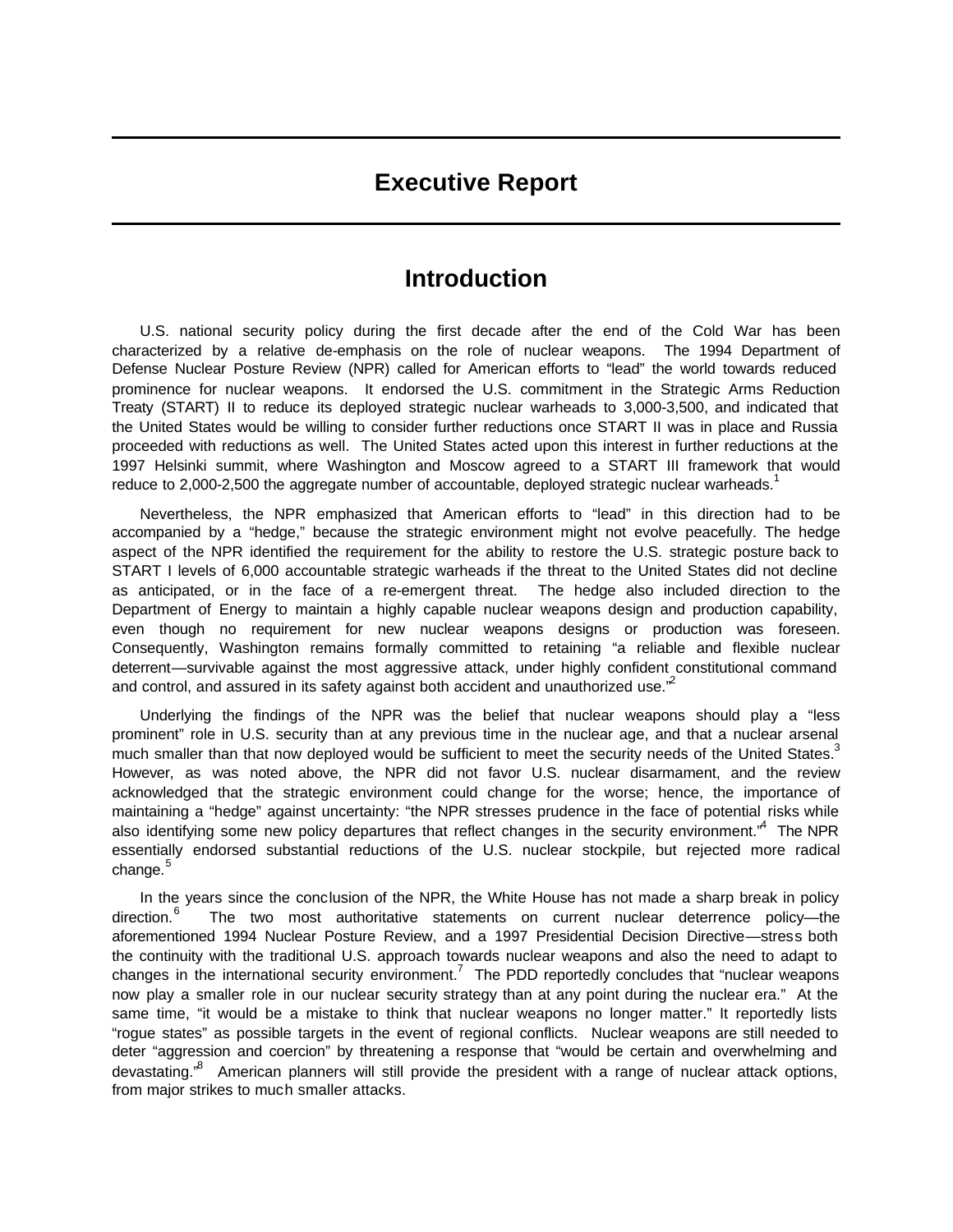# **Public Proposals for Nuclear "Abolition" and Deep Reductions**

In contrast to the Clinton Administration's "lead and hedge" policy are recent public proposals for nuclear "abolition" and deep force reductions. The most comprehensive of the recent statements in favor of nuclear disarmament, the Canberra Commission report, insisted that "immediate and determined efforts need to be made to rid the world of nuclear weapons and the threat they pose to it." According to this view, deterrence policies such as that adopted by the United States are built on the false assumption "that the world has traversed successfully the most dangerous phase of the nuclear era and is now on the path to modest, passively deployed nuclear forces that will deliver the asserted benefits of deterrence at much reduced risk, the so-called 'low-salience nuclear world.'" On the contrary, according to the Canberra Commission, security is to be found only in the elimination of nuclear weapons and assurance that they will never be produced again.<sup>9</sup>

According to this perspective, nuclear weapons greatly exacerbate the possibility of conflict and gravely increase the environmental and political damage that conflicts could cause. The U.S. nuclear policy of "lead and hedge" is mistaken because the "hedge" portion undermines the legitimacy and possibility of "leading."<sup>10</sup> Hedging—preparing for plausible risks while hoping for the best—only preserves the illusion of the continued value of nuclear weapons to all parties, jeopardizes the START process, and heightens the risk of miscalculation. Disarmament advocates argue that U.S. possession of nuclear weapons undermines efforts to control nuclear proliferation by giving credence and legitimacy to the possibility of nuclear-based security. The disarmament community also typically warns that until nuclear weapons are eliminated or "de-alerted," there is a substantial danger of a serious, even catastrophic, nuclear weapons accident.

Finally, from the perspective of nuclear opponents, a set of international norms regarding the legitimacy of nuclear weapons possession and use—a "nuclear taboo"—began to emerge during the Cold War. It is imperative that the nuclear taboo be acknowledged, and that the United States strengthen that norm by leading in concrete steps toward worldwide nuclear disarmament. Rather than "hedging," the United States should support an unambiguous "norms-based" policy, based on the need for the nuclear powers to reaffirm their commitments to global nuclear disarmament, and to develop a long-term strategy for the elimination of nuclear weapons.<sup>11</sup>

In addition to the various proposals for nuclear disarmament are a variety of recent and somewhat less dramatic recommendations for deep nuclear reductions. These proposals typically call for reductions "to levels far lower than currently envisioned under a START III treaty," and for the "de-alerting" of U.S. and Russian nuclear forces.<sup>12</sup> Such recommendations frequently specify a strategic nuclear warhead ceiling of 1,000 weapons,<sup>13</sup> with negotiations to "lock in" and make such reductions "maximally verifiable and irreversible."<sup>14</sup>

Recommendations for nuclear disarmament and deep reductions generally advance similar arguments in support of their proposals for the U.S. nuclear force posture. In each case, those arguments ultimately are predicated on the assumption that, with the proper direction in U.S. policy, nuclear weapons will be unnecessary in the future, or, that the United States will be able to meet its future deterrence or wartime goals with a relatively modest nuclear force posture.

This assumption about the future allows proponents of disarmament and deep reductions to set aside traditional deterrence and military requirements for nuclear weapons, and instead focus on other priorities and goals in making their recommendations concerning the U.S. nuclear force posture. As discussed above, these priorities and goals include, in particular, non-proliferation, advancing a domestic and international anti-nuclear "norm," and promoting operational safety. In each case, they believe that nuclear disarmament, or a much smaller and less alert force will promote their chosen priority and goal.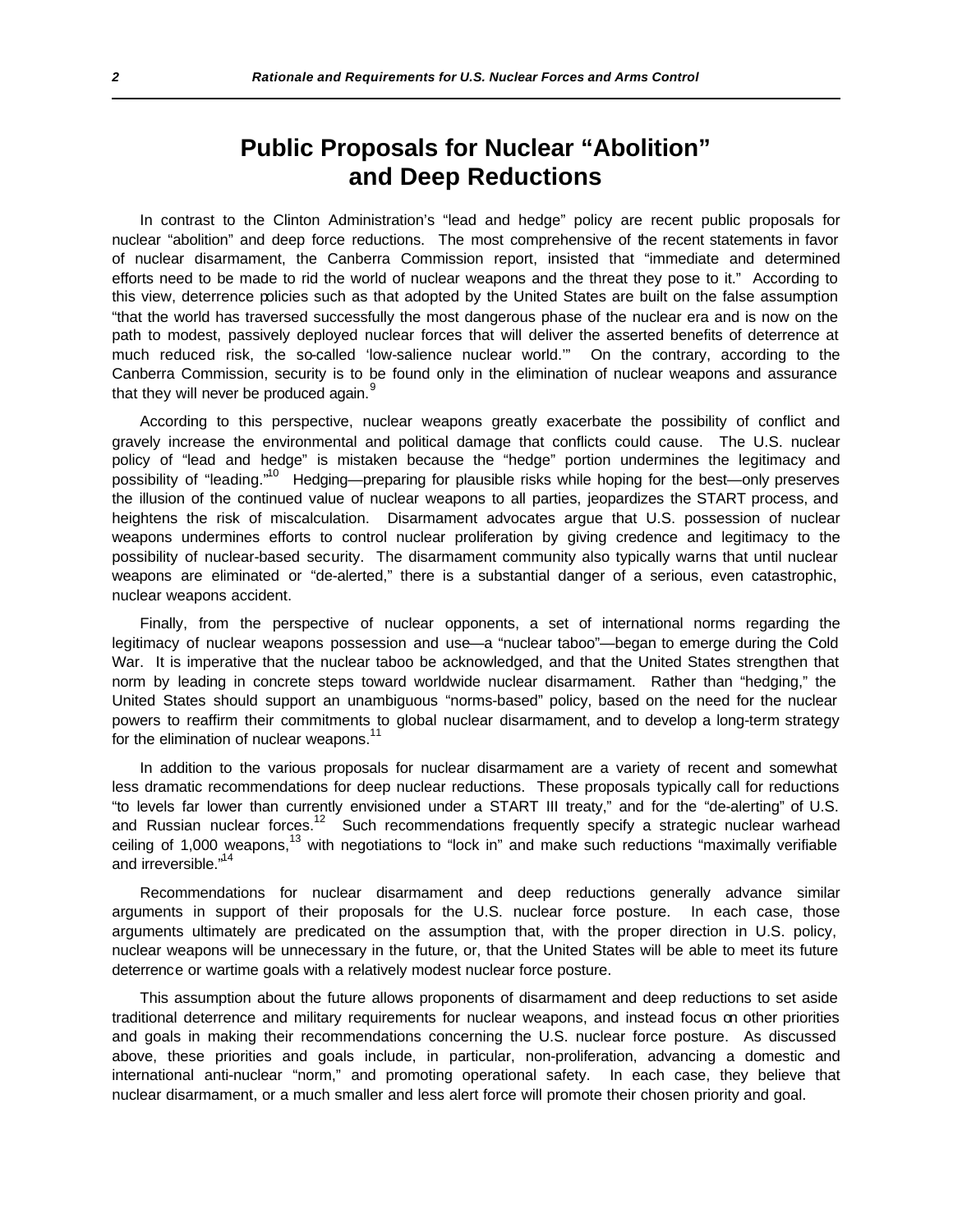For example, when considering U.S. nuclear weapons, if the U.S. priority is to promote an international "anti-nuclear" norm, it is a relatively simple step to conclude that the United States should move sharply toward nuclear disarmament. Similarly, if the decisive U.S. priority is to promote nonproliferation, it is, again, a relatively simple (although arguable) step to conclude that the United States should move sharply away from nuclear weapons, particularly given its expressed commitment to nuclear disarmament at the recent five-year review of the nuclear Non-proliferation Treaty.<sup>15</sup>

This chain of logic leading to recommendations for nuclear disarmament or deep reductions, however attractive, is extremely fragile. Nuclear weapons must be assayed in relation to their utility to serve national goals, with full recognition of their special advantages and disadvantages. And, U.S. goals are not limited to non-proliferation, international norms, and operational safety. Deterrence and wartime goals also are planning priorities. Recommendations concerning the size and composition of U.S. nuclear forces must be informed by the broad requirements of U.S. foreign policy and strategy, including possible deterrence and wartime goals. These goals may or may not lead the United States toward nuclear disarmament and deep reductions, depending on how benign or threatening the security environment is.

As noted, the various recommendations for nuclear disarmament or deep reductions are based on the assumption about the present and future that U.S. nuclear weapons no longer serve a purpose or that a very modest capability is adequate for national security. Yet, any current assumption about the future security environment is highly speculative. It changes constantly, and the post-Cold War period appears to be particularly dynamic. It is not now obvious, for example, whether Russia, China, or some combination thereof will be politically benign or quite hostile even in the near future. Looking out over the coming decades, it is quite plausible that a variety of other regional aggressors armed with weapons of mass destruction (WMD) could arise to challenge the United States. The dizzying pace of change in the international system over the past two decades, from the rapid transition of Iran from ally to foe, to the significant shifts in U.S.-Russian and U.S.-Chinese relations since the 1980s, demonstrates that the future shape of the international security environment is anything but highly predictable. Similarly, the current pace of proliferation makes predictions about the future level of WMD threat to the United States highly speculative.

It is not now possible, for example, to anticipate with confidence the requirements for nuclear deterrence over the course of the coming two or three decades. Will challengers be easily deterred by U.S. conventional and/or nuclear threats, or highly motivated and insensitive to cost and risk? Will U.S. conventional and/or nuclear threats be judged credible by foes, and prove effective for deterrence? Or, will challengers judge the credibility of U.S. deterrence policies to be low?

There can be no confident answers to these questions, particularly in today's dynamic unfolding international environment. The future could prove to be relatively benign. It may also move in far more dangerous directions: nuclear deterrence may become even more important in the future than it has been in the past, and a robust nuclear capability may be essential to support future U.S. deterrence or wartime objectives. Any planning of U.S. nuclear force requirements must begin with recognition that more and less sanguine future conditions are plausible.

It is not useful to make proposals concerning the proper size and composition of the U.S. nuclear arsenal without prior, careful examination of U.S. foreign policy goals and the extent to which nuclear weapons may be necessary to support those goals, now and in the future.

None of the recent public proposals for nuclear "abolition," "de-alerting," and/or deep nuclear reductions appear to proceed from this necessary examination.<sup>16</sup> The priorities that constitute the focus for these proposals—nuclear non-proliferation, safe-handling practices, and "anti-nuclear" norms—are indeed worthy of consideration. But force posture recommendations based on these priorities alone, that do not also carefully consider current and potential future security requirements, are wholly inadequate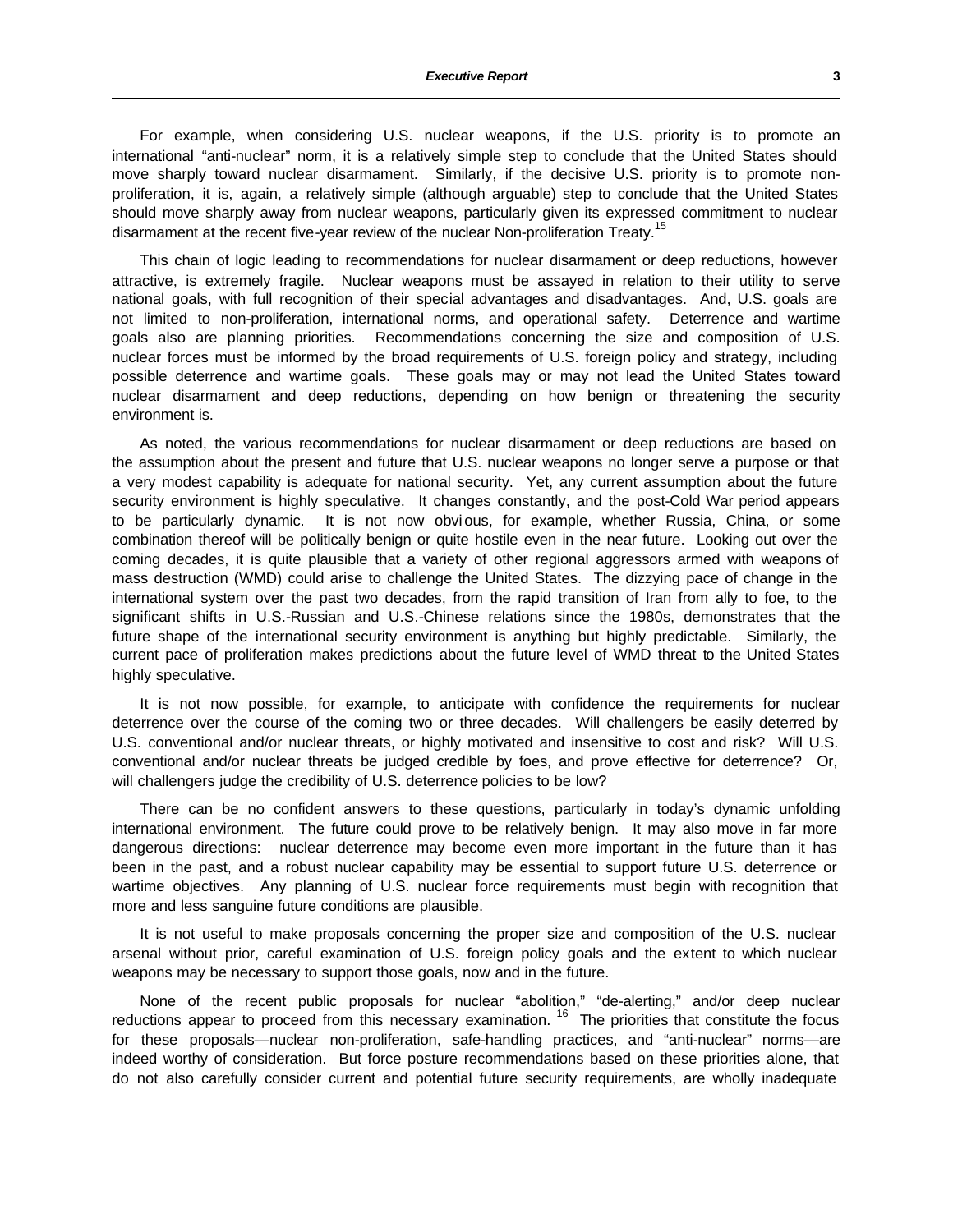because those requirements may or may not permit nuclear "abolition," "de-alerting," and/or deep reductions.

# **U.S. Strategic Requirements: What Role for Nuclear Weapons?**

It is necessary to reconnect recommendations regarding the U.S. nuclear force posture to the broad U.S. requirements that give or deny value to nuclear weapons—U.S. national security requirements and foreign policy goals. In this regard, nuclear weapons come with positive and negative attributes.

What are additional plausible priorities when considering how U.S. nuclear forces may support these goals in the context of a dynamic strategic environment? In particular, U.S. nuclear weapons may be necessary to:

- ß Deter escalation by regional powers to the use of WMD, while the United States is defeating those powers in the conduct of a conventional war in defense of U.S. allies and security partners.
- ß Deter regional powers or an emerging global power from WMD or massive conventional aggression against the United States or its allies.
- **•** Prevent catastrophic U.S. and allied wartime losses in a conventional war.
- ß Provide unique targeting capabilities in support of possible U.S. deterrence and wartime goals.
- ß Enhance U.S. influence in crises.

The challenge of linking the U.S. nuclear force posture to current and potential requirements is demanding. Such a study, to have integrity, must take into account a significant number and variety of complex, dynamic factors. To address them adequately, in an effort to link strategy to force structure, requires access to some closely-held, classified, and specialized information, and the support of trained military professionals. In its assessment of U.S. nuclear requirements, the 2001 Nuclear Posture Review mandated by Congress must include a broad spectrum of dynamic factors, including those discussed below.<sup>17</sup> The most recent governmental attempt, the 1994 NPR, is now dated, and as reported publicly, was not the comprehensive review identified here as necessary to establish the parameters for assessing U.S. nuclear force posture requirements.<sup>18</sup>

As noted above, the basis on which recent proposals for nuclear disarmament or deep nuclear reductions reach their conclusions is to set aside traditional U.S. security requirements in favor of other priorities by simply assuming, intuitively, a future in which there is little or no requirement for nuclear weapons. Such an approach is wholly inadequate for addressing the question, "how much is enough?"

The following is a concise description of a select number of the factors that must be considered prior to any recommendation concerning the appropriate size and composition of the U.S. nuclear force.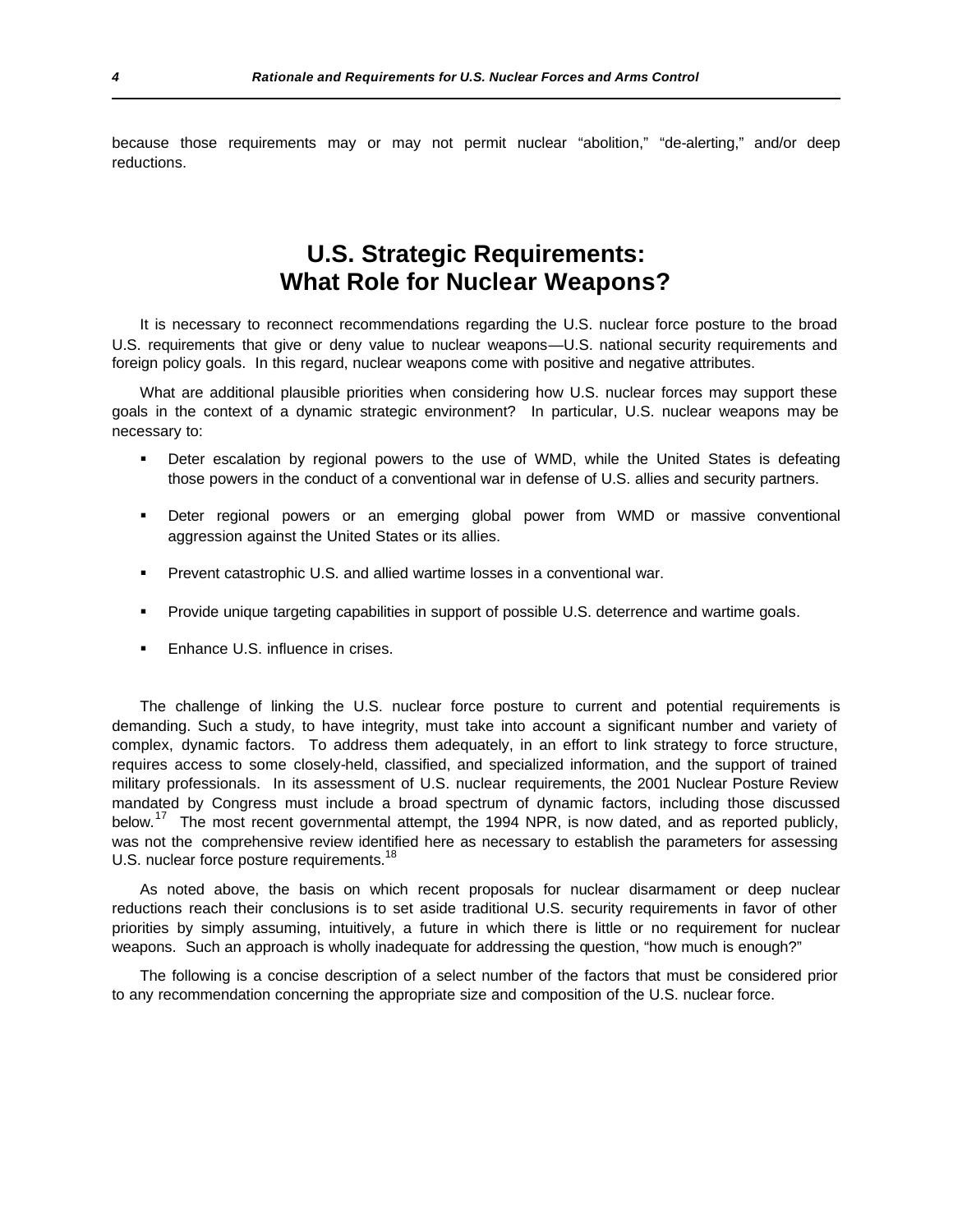### **Potential Adversaries and Their Strategies**

The characteristics of adversaries determine, in part, the locations, types, and numbers of targets, which, in turn, influence the size of the U.S. nuclear arsenal. The only plausible hostile global powers in the 2000-2025 period are Russia and China, both of which possess large military establishments, industrial bases, and economic infrastructures spread over vast territories. Regional states of concern such as North Korea, Iran, and Iraq have smaller militaries and economies, but as a result of proliferation, still may present considerable threats.

Under certain circumstances, very severe nuclear threats may be needed to deter any of these potential adversaries—*if* they are highly motivated to challenge the United States and willing to accept high risk and costs in doing so. Significant numbers of nuclear weapons, particularly against a hostile China or Russia—or, worse yet, a Sino-Russian alliance—could be necessary for this task.<sup>19</sup> The U.S. arsenal also might need to be sufficiently survivable to withstand attacks by one nuclear-armed opponent and remain capable of deterring opportunistic blackmail attempts or actual attacks by others. The Clinton Administration identified the possibility of deterring or fighting multiple adversaries simultaneously as a rationale for maintaining a significant and secure nuclear reserve force.<sup>2</sup>

## **Targeting Strategy**

The targeting strategy selected to serve U.S. political-military objectives will be a principal determinant of the required size and other characteristics of the U.S. nuclear arsenal. In essence, there are two types of targeting strategy: countervalue and counterforce. Countervalue attacks are conducted against societal targets of a hostile state—for example, its major industries, population centers, and elements of the governmental apparatus. A countervalue strategy aims at deterring or coercing an opponent through the threat of punishment.

Nuclear weapons can also be used in counterforce attacks that are intended to neutralize enemy military capabilities, especially nuclear and other WMD forces. The purpose of a counterforce strategy is to deter aggression, coerce compliance, and limit the damage that enemy forces can inflict.

A countervalue deterrent based on the ability to inflict a specified amount of urban-industrial damage might require the targeting of a relatively small number of enemy cities. In general, a counterforce strategy will entail more targets, including many that are harder to find and better protected than those implied by a countervalue strategy. As a consequence, a larger number of weapons, weapons with varied characteristics and greater accuracy, will be needed for a counterforce strategy.

### **Force Vulnerability**

To hedge against the possibility of a nuclear first strike against the United States, particularly a preemptive attack during a crisis, prudent force planning requires that U.S. nuclear arms incorporate a measure of survivability. The danger of surprise attack cannot be dismissed; the historical record since World War II shows that an aggressor intent on achieving surprise almost certainly will succeed.<sup>21</sup> Multiple basing modes for U.S. nuclear forces help counter an opponent's surprise attack strategy by making a successful first strike more difficult. Some number of additional warheads and associated delivery vehicles would be needed to compensate for weapons destroyed by a first strike. Efforts to calculate the appropriate size of the nuclear arsenal also need to take into account possible attrition of nuclear-capable delivery vehicles in conventional operations prior to nuclear conflict.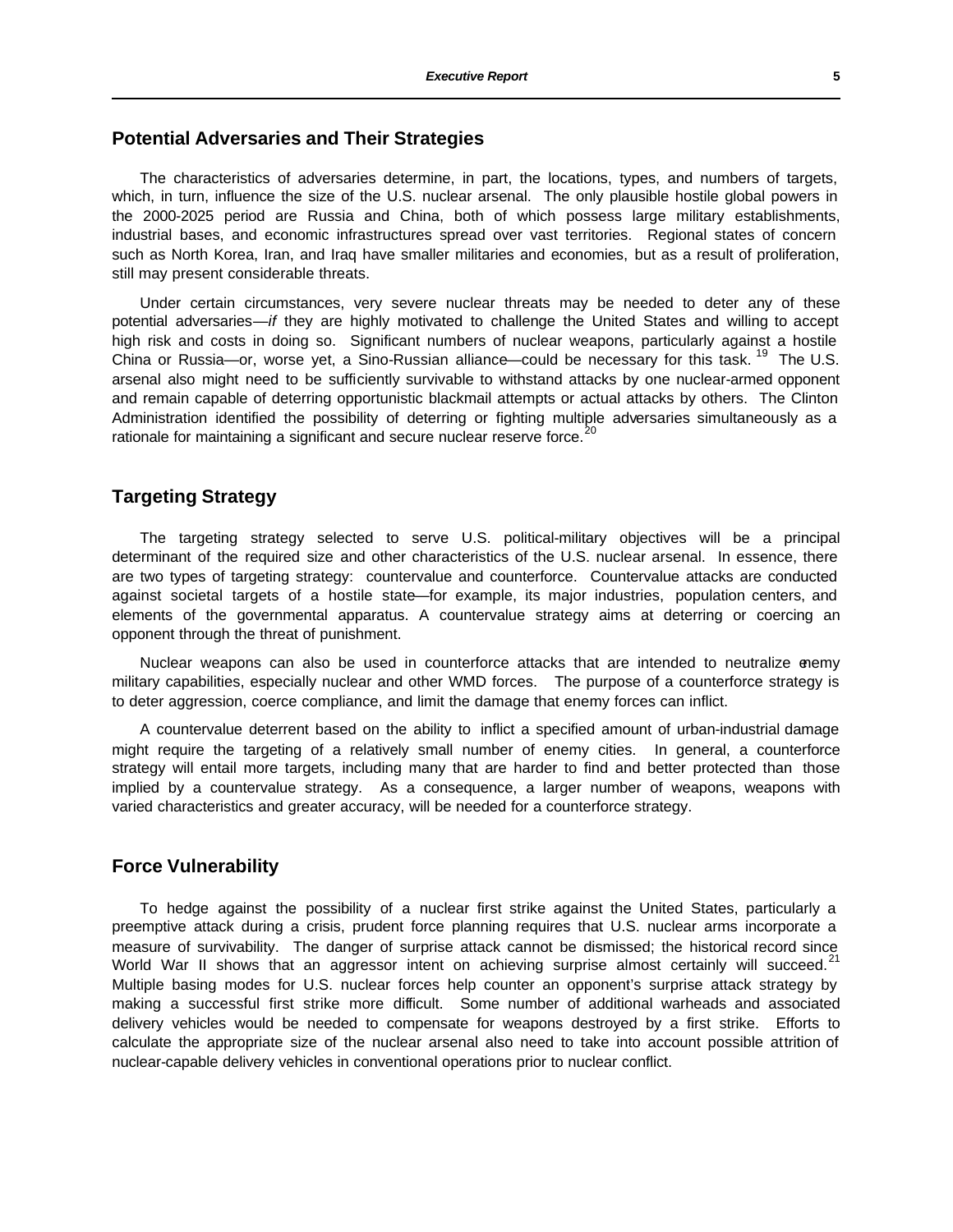## **Active and Passive Defenses**

Enemy defensive measures may increase nuclear warhead requirements. Defenses generally are categorized as active or passive. Active defenses include capabilities for air and ballistic missile defense (BMD). Passive defenses are measures such as mobility, dispersal, redundancy, deception, concealment, and hardening.

Mobile WMD-armed ballistic missiles, for example, are the mobile targets with the greatest destructive potential. Over the next few decades, all potential adversaries will have mobile missile launchers. In Desert Storm, Coalition aircraft carried out almost 1,500 strikes against Scud-related targets over a six-week period, but few, if any, mobile launchers were destroyed, and Iraq succeeded in launching almost 90 missiles.<sup>22</sup> If the locations of dispersed mobile launchers cannot be determined with enough precision to permit pinpoint strikes, suspected deployment areas might be subjected to multiple nuclear strikes, driving up U.S. requirements.

Hardened facilities are designed to withstand conventional or nuclear weapons effects. Hardened targets built underground and deeply buried facilities are the most difficult to destroy and will influence the required number and characteristics of nuclear weapons. Tunnels and caverns, for example, can be hundreds of feet below the surface and well-protected by soil and rock. $^{23}$  Examples of hardened and buried targets include missile silos, launch control centers, concrete aircraft shelters, deeply buried command posts, tunnels for missile storage and assembly, storage bunkers, and underground facilities for weapons research and production.

Some hardened targets can be attacked without resort to nuclear weapons, as was demonstrated in Desert Storm, Allied Force (NATO operations against Serbia), and earlier air campaigns. Conventional weapons, however, might not be as effective or efficient in neutralizing hardened targets. For example, although conventional weapons could be used to attack the entrances, exits, or "umbilicals"—electrical power, air supply, and communications links—of a deeply buried facility, one or more nuclear weapons might be required to destroy the facility itself. $24$ 

### **Damage Expectancy**

Damage expectancy is a measure of the likely effectiveness of one or more nuclear weapons and associated delivery vehicles in inflicting some level of destruction against a target, a target category, or a mixed target set such as forces and facilities targeted in a countermilitary attack option.<sup>25</sup> If policymakers and military planners seek the assurance of high damage expectancies, larger numbers of nuclear weapons are necessary. If lower damage expectancies are acceptable, fewer weapons are needed.

#### **Force Improvements**

For any given political-military context, measures that increase the prelaunch survivability, system reliability, penetration capability, or delivery accuracy of nuclear forces will decrease the number of bombs and missile warheads needed to meet U.S. targeting objectives. Increases in the reliability or lethality of nuclear weapons would have a similar effect. Bombs and warheads with weapons effects tailored for the neutralization of specific types of targets also could contribute to a smaller, more efficient arsenal.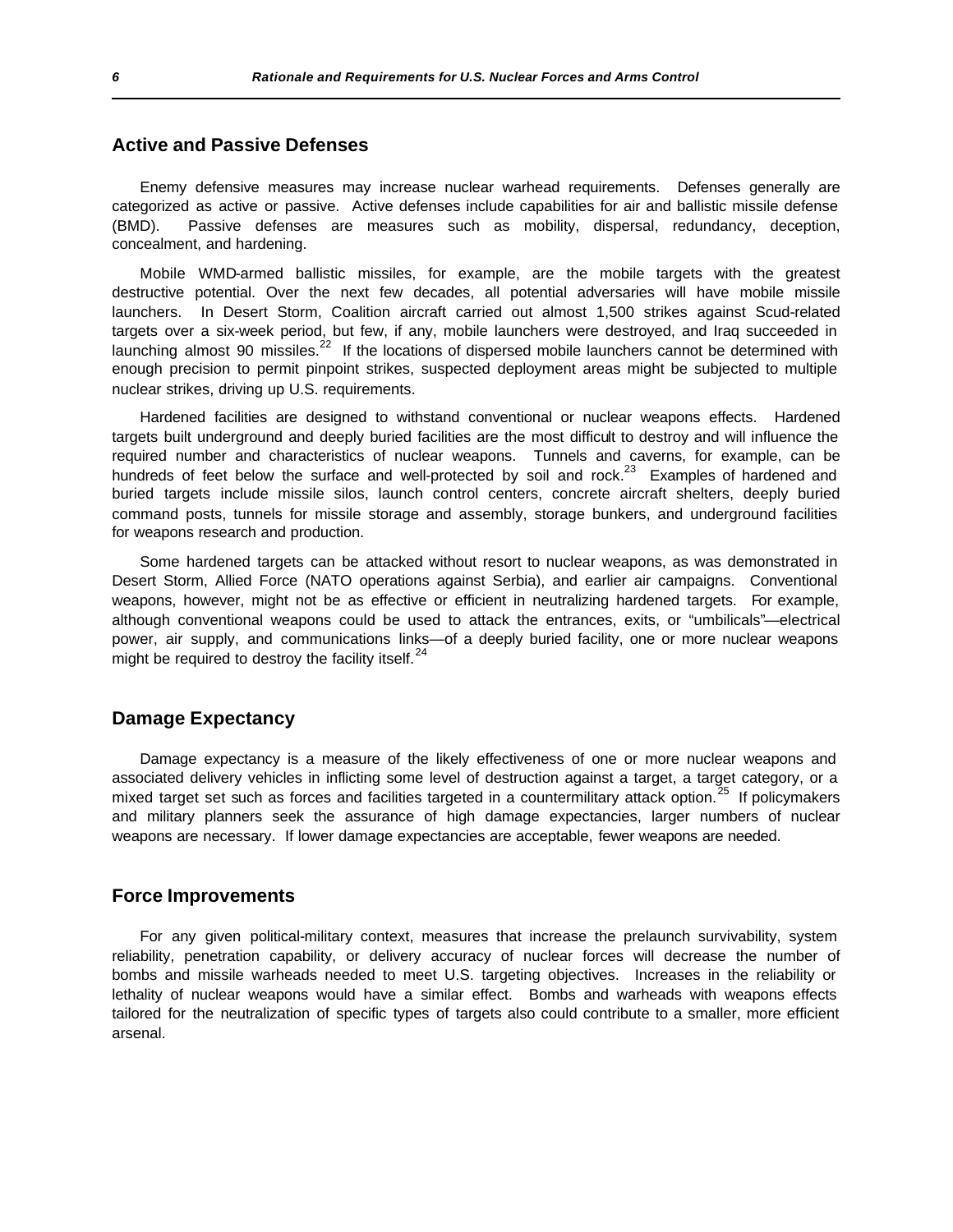## **Quality of Intelligence and Target Planning**

More detailed intelligence about targets—their locations, status, vulnerabilities, and contributions to the enemy's war effort—combined with better plans for the application of forces against those targets, can reduce the number of nuclear weapons required, and in some cases may permit the use of nonnuclear munitions. With an improved ability to find and track mobile missile launchers, for example, a single nuclear, or even nonnuclear, warhead might be more effective than a nuclear barrage in destroying one of these targets. Also, better intelligence could make it easier to distinguish real from false targets, and thus avoid wasting weapons on decoys.

Despite the technological sophistication of U.S. systems for collecting intelligence, an enemy might be able to conceal forces or facilities that otherwise would be priority targets for U.S. attacks. If, on the brink of war or in the course of a conflict, new targets were discovered, a weapon arsenal sized strictly on the basis of prewar intelligence and target planning would be inadequate to meet wartime demands.

For example, during the 1980s Iraq took a series of steps that effectively concealed the full extent of its nuclear weapons program. As a consequence, only two targets associated with the program were on the Coalition's target list at the beginning of Desert Storm. The number of nuclear targets grew to eight by the end of the air campaign, while eight more targets were added shortly after the war; the latter targets were to be attacked if fighting resumed. Within a year of the war's end, U.N. inspectors had identified 21 nuclear weapons-related facilities, ten times the number on the initial target list.<sup>26</sup> In later efforts, inspection teams uncovered other elements of the Iraqi program, raising the total to more than 50 facilities.<sup>27</sup> The possibility, if not likelihood, of finding new targets indicates the prudence of maintaining weapons in reserve.

## **Nonnuclear Strike Capabilities**

The ability to strike targets with nonnuclear weapons can reduce requirements for nuclear bombs and missile warheads. With delivery accuracies now measured in the tens of feet, and munitions tailored for particular tasks such as penetrating buried facilities or destroying tanks, precision-guided nonnuclear weapons are lethal against a wide range of targets. Moreover, targets can be neutralized with fewer precision weapons than with unguided high-explosive bombs. Precision-guided munitions (PGMs) cannot realistically substitute for nuclear weapons for threatening annihilation attacks against urban centers. However, today's nonnuclear bombs and missiles may substitute for nuclear weapons in many tactical, operational, and even strategic roles. Multiple strikes by highly accurate conventional weapons systems may be able to defeat targets heretofore considered vulnerable only to nuclear weapons.<sup>28</sup>

Conventional weapons, however, cannot entirely replace nuclear arms. Current nonnuclear strike capabilities have a number of limitations in this regard. For example, even slight perturbation in the precision guidance systems of conventional forces can render them ineffective against a variety of targets. In some cases, conventional weapons are less effective or ineffective in comparison with the destructive power of nuclear weapons. The deeply buried facilities discussed above are an example.

To ensure that enemy facilities or forces are knocked out and cannot be reconstituted, attacks with nuclear weapons may be necessary. Indeed, in the future the United States may need to field simple, low-yield, precision-guided nuclear weapons for possible use against select hardened targets such as underground biological weapons facilities.

Nevertheless, even when nuclear weapons are more effective and efficient than conventional weapons in a narrow technical sense, broader political, military, and moral considerations may well favor conventional weapons in decisions about the use of forces for air and missile strikes. Nuclear weapons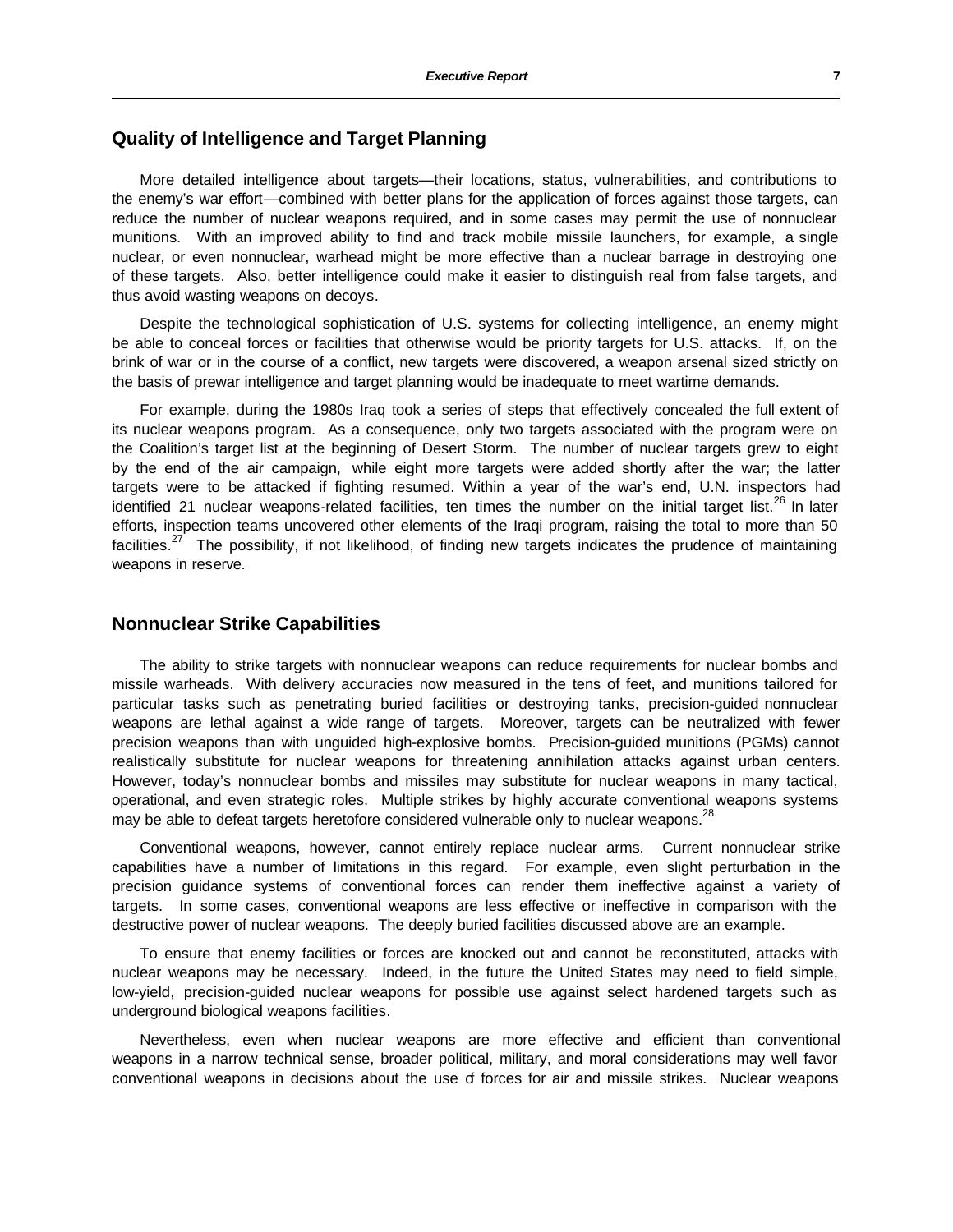are likely to be reserved for those occasions when the certain and prompt destruction of high priority targets is essential and beyond the promise of conventional weapons.

## **U.S. Defenses**

The level of U.S. defenses, including BMD, also would influence the appropriate size and composition of U.S. nuclear forces. For example, to the extent that U.S. BMD could increase the survivability of ICBMs in silos, aircraft at airfields, and submarines in port, nuclear forces could, in principle, be smaller because fewer delivery vehicles would be vulnerable to enemy attack. In addition, reduced numbers of nuclear-armed missiles and aircraft may be possible if active defenses can shoulder some of the burden of a counterforce strategy and help counter challengers' coercive nuclear threats. As discussed earlier, offensive operations against a regional power's widely dispersed mobile missile launchers could consume large numbers of warheads in multiple strikes or search-and-destroy sorties. Intercepting boosters or warheads in flight might be a more efficient means of eliminating an enemy's mobile missiles.

## **War-Ready and Supporting Capabilities**

Estimates of required numbers of nuclear weapons and delivery systems can be derived from detailed and integrated analysis of U.S. objectives, enemy targets, U.S. vulnerabilities, and enemy defenses. These numbers, however, will reflect only what is required for assumed wartime operations. To support this operational force, additional weapons, missiles, aircraft, and submarines must be maintained.

An adequate nuclear stockpile must consist of more than just the nuclear weapons carried by operational forces or stored at their bases. Along with an active stockpile, the U.S. nuclear arsenal includes an inactive stockpile of weapons. The inactive stockpile is used to replace both weapons destroyed in evaluative tests (Quality Assurance and Reliability Testing) and weapon types with reliability or safety problems. Weapons from the inactive stockpile also can be used for force augmentation, offering a hedge against the unexpected development of new requirements.<sup>29</sup>

### **Multiplicity of Nuclear Delivery Platforms**

Accompanying the questions of how many, and what types of nuclear weapons the United States needs to maintain is the similarly important question of how many different types of delivery platforms are necessary. As the Cold War took shape and technology permitted, the United States developed and became comfortable with the "Triad" of bombers, ICBMs, and SLBMs. This level of multiplicity of force elements was justified in both strategic and operational terms.<sup>30</sup> The rationale for maintaining an arsenal employing multiple delivery platforms was to ensure sufficient redundancy to support execution of the nuclear war plan even if one entire class of delivery vehicles became inoperable because of systemic technical problems or an opponent's military action.

The reigning logic during the Cold War was that the U.S. nuclear force infrastructure should present such a large and complex targeting challenge to the Soviet Union that it would never be tempted to aggression by the vulnerability of U.S. forces.<sup>31</sup> Whether in the form of the traditional Triad, or dualcapable fighter-bomber aircraft, submarine-launched cruise missiles, or vehicles launched from surface combatants, the multiplicity of platforms contributes to the overall survivability of U.S. deterrent forces and serves as a hedge against unanticipated threat developments. This may become increasingly important,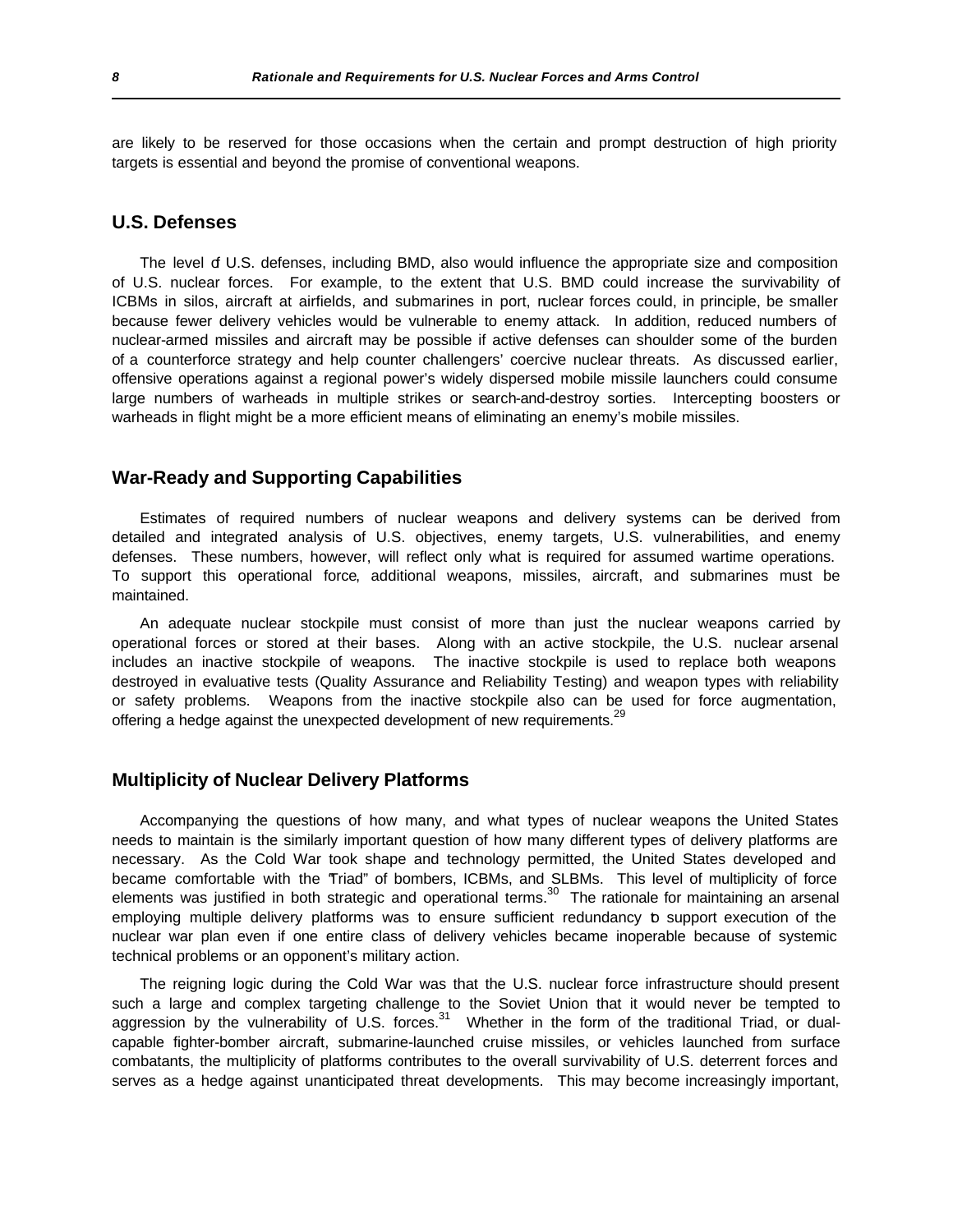even in a relatively benign strategic context, if the United States pursues deep reductions in its nuclear forces.

## **Theater Nuclear Forces**

Differentiation in the Cold War between strategic and theater nuclear systems was shaped by the continental geography of U.S.-Soviet confrontation. It left dual-capable systems to serve almost exclusively in their theater-specific and conventional roles and then offered some of them up early to arms control elimination. Strategic geography has changed. Although theater systems are not capable of performing certain potential long-range missions—such as threatening targets deep in the Chinese and Russian interiors—with appropriate planning and training dual-capable systems could target much of the strategically relevant world. Thus the number and mix of dual-capable systems and theater nuclear forces the United States and opponents maintain is likely to affect U.S. "strategic" nuclear requirements. U.S. strategic weapons requirements could, for example, decrease if the U.S. possessed robust theater capabilities, just as Russia's robust theater nuclear forces almost certainly ease its strategic force requirements.

### **The Political-Psychological Importance of Nuclear Numbers**

Maintaining a numerical edge may usefully signal a U.S. readiness to compete with aggressive rivals, raise an entry barrier to states aiming to become major nuclear powers, and thus possibly prevent such challenges in the first instance. The latter point is important, because potential opponents may prefer to compete with the United States in nuclear arms, where the technologies are a half-century old, rather than in the nonnuclear strike systems of the "revolution in military affairs," where advantage depends on exploiting ongoing advances in information technologies.

The United States is likely to desire the capability to deter authoritarian adversaries who are impressed by an opposing nuclear force with greater, rather than fewer weapons. As a study of the effects of perceptions on the behavior of political and military leaders concluded, "Authoritarian states and leaders seem to place special emphasis on large numbers, perhaps because … dictators find in large numbers a promise or manifestation of the unlimited force they want to exercise." $^{32}$ 

In 1964 then-National Security Adviser McGeorge Bundy wrote, "The Presidents of the nuclear age…have all rejected the gamble of limiting our strategic strength in terms of any absolute concept of what is enough. They have measured our strength against that of the Soviet Union and have aimed at strategic superiority; that superiority has had different meanings at different stages, but seen from the White House its value for peace has never been small."<sup>33</sup> Given the post-Cold War diversity of potential opponents and crises Washington will want to deter, the value of "superiority" as described by Bundy may again be important.

The factors identified above represent just a few of those that must go into any serious consideration of U.S. nuclear requirements. Some of these factors increase the value of nuclear force size in plausible circumstances; others suggest the potential for reduced numbers. Recommendations regarding the size and composition of the U.S. nuclear arsenal must follow a net assessment of these and many additional technical, operational, and political factors. The U.S. nuclear force posture historically has been shaped by such a process. Looking to the future, we must also take into account the potential for new threats and for sharp changes in many of the most significant factors shaping force requirements. As noted above, the many recent public recommendations concerning the U.S. nuclear force structure, and even some government studies, offer little or no evidence of this necessary assessment.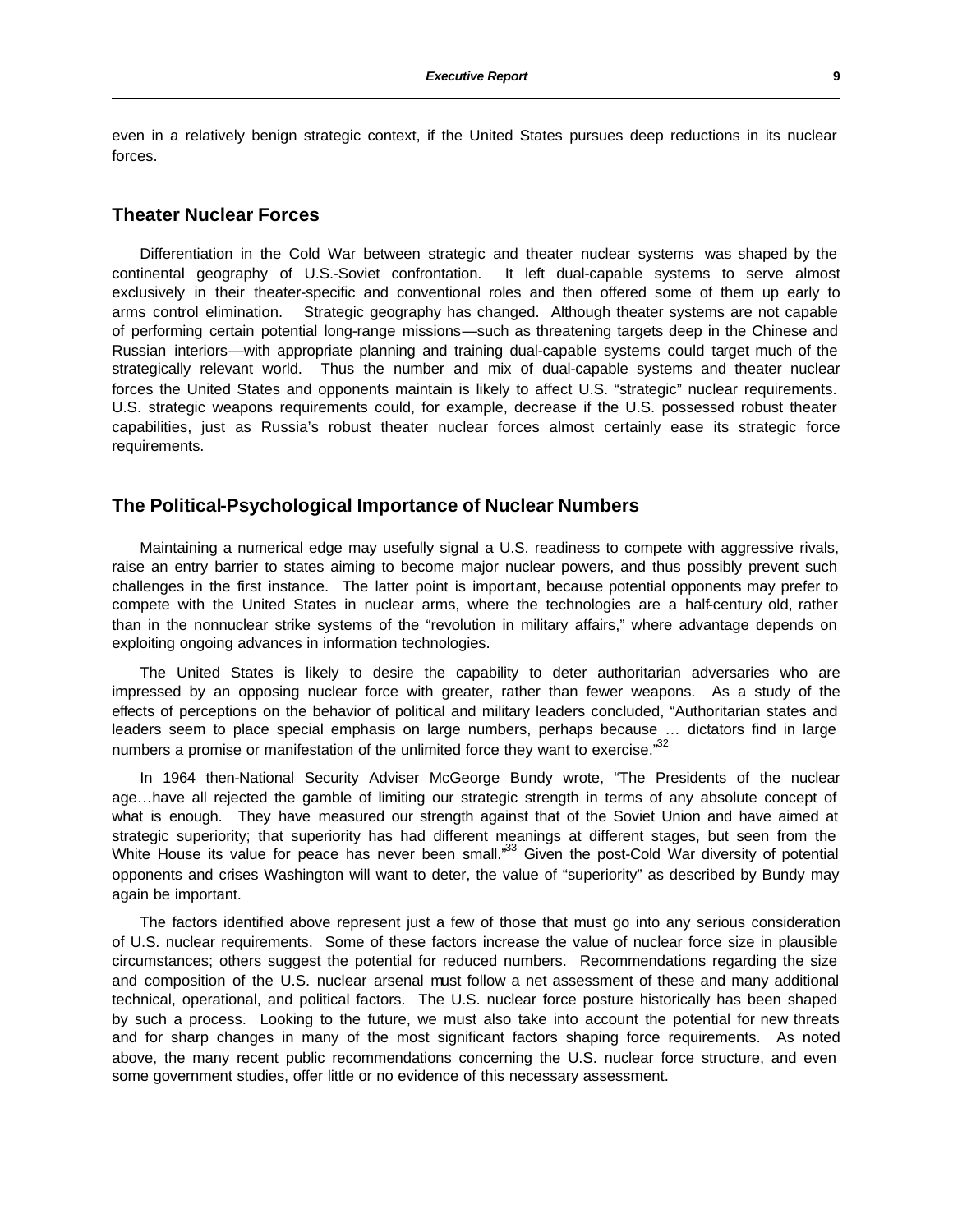## **Implications of a Dynamic Strategic Context**

There is no method for identifying a single "correct" enduring nuclear force structure compatible with U.S. strategic requirements. At any given time, policymakers who take the above factors into account and apply their good judgment may settle on a prudent U.S. nuclear force size. However, as was noted above, the many critical factors discussed above *are constantly in flux*. Some, such as intelligence information, can change over the course of hours; the pertinent adversary can change over a period measured in months; and/or the comparative lethality of conventional and nuclear forces may change further over the course of years.

It is possible, in principle, to arrive at a momentarily satisfactory estimate of "how much is enough?" given a methodical analysis that takes these and other priorities into account. However, a particular force structure that may be reasonable now, could easily be grossly inadequate or excessive in even the nearfuture. Any current recommendation concerning the appropriate force ceiling clearly will be affected by change in numerous critical factors over the course of five or even fewer years. The likely force requirements over the course of two decades, the timeframe required to bring new delivery systems to operational capability, certainly cannot be anticipated with authority. As recent history demonstrates, the international political scene can shift rapidly in unanticipated ways. A fixed answer to the question "how much is enough?" cannot account for these changes.

For example, there simply is no basis for the frequently-repeated claim that 1,000 deployed strategic nuclear weapons can meet U.S. requirements now and in the future. Indeed, there can be no logical integrity in the confident assertion that any given force level, even if judged to be appropriate today, will continue to be so in the future, and therefore should be made "maximally verifiable and irreversible."<sup>34</sup>

The "irreversible" codification of deep nuclear reductions today involves an assumption for the present and a prediction of the future. Concerning the present, it assumes that U.S. strategic requirements can be met at relatively low strategic nuclear levels; concerning the future, it assumes that the factors lowering U.S. strategic requirements now will at least remain constant. Predicting the future in this manner can be based on little but wishful thinking, and policy derived from such an approach would be imprudent.

If the United States wishes to maintain an appropriately sized nuclear arsenal, it must be able to adapt that arsenal over time to dynamic strategic and foreign policy requirements. This adaptability in the post-Cold War period is absolutely critical because even the most basic of the factors driving U.S. requirements are subject to unprecedented change. Recent events in Serbia, for example, have demonstrated again that the political and strategic orientation of challengers can change dramatically in a matter of months.

Rather than focusing on the codification of a specific numeric goal expected to be valid over time, it would be wise for the United States to maintain the *de jure* prerogative to adjust its nuclear force structure to coincide with changes in strategic requirements. Legal flexibility alone, however, is of little value if the U.S. production infrastructure does not allow Washington to design and build new types of weapons as necessary and in a timely fashion.<sup>35</sup> Restarting production of a weapons system—let alone designing, testing, and building a system from scratch—after the production infrastructure has atrophied, is a complex endeavor that, if possible, would take many years.<sup>36</sup> If the international security environment were to deteriorate rapidly, the United States could face years of mismatch between need and capability. Maintaining the legal prerogative and *de facto* capability to match nuclear capabilities with need over the long term is vital, and the absence of either could endanger national security and international stability.<sup>3</sup>

This does not, of course, preclude the reduction of U.S. nuclear forces, now or in the future. Indeed, in the future, U.S. strategic defenses may take on a relatively more significant role in addressing emerging threats and the requirements of a dynamic strategic environment. Following the assessment of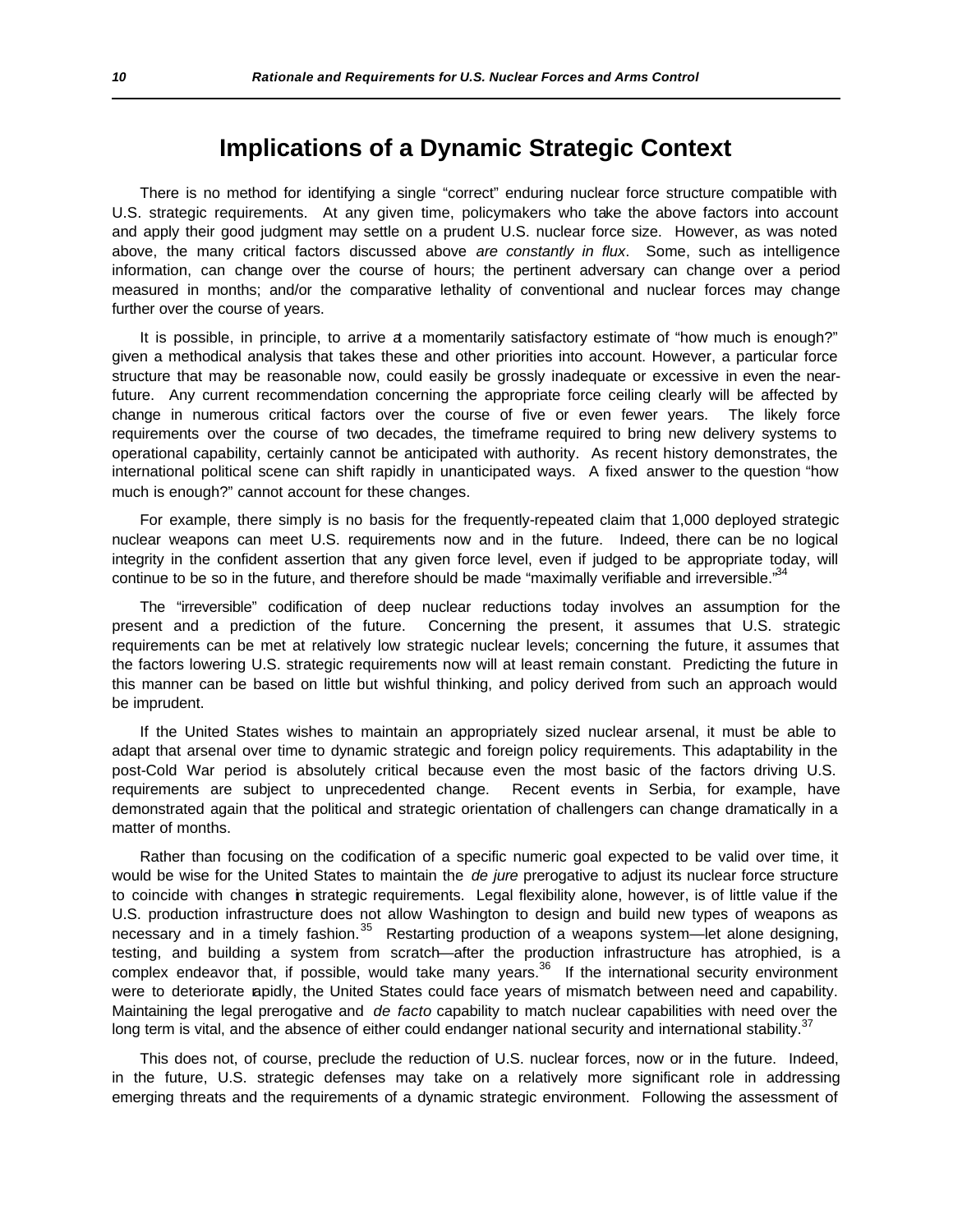offensive and defensive capabilities and requirements discussed above, U.S. leaders may well determine it prudent to reduce unilaterally the nuclear force posture below START II levels, or, in principle, below proposed START III numbers, and invite Russia to parallel reductions. Such a policy would be both prudent and practical to the extent that it permits the United States to meet its requirements and to maintain the *de jure* and *de facto* capability to adjust its future strategic force structure, offensive and defensive, in response to a highly dynamic strategic environment.

## **Adaptable Deterrence and Reassurance Against Failure**

A review of U.S. deterrence theory and policy, particularly as applied to the new conditions of the post-Cold War environment, strongly reinforces the call for adaptability in the U.S. nuclear force structure. From early in the Cold War to the present, U.S. nuclear forces have been justified by, and organized around, deterrence requirements. During the Cold War U.S. nuclear deterrence policy focused on the Soviet Union and, to a lesser extent, China. This focus has broadened in the post-Cold War period to include so-called rogue states, or "states of concern."

The new features of the post-Cold War period greatly magnify the challenges of deterrence. The post-Cold War international environment holds out a much wider variety of potential opponents and contexts in which U.S. deterrence policies must operate. And, far less is known about several potential challengers, including North Korea for example, than was known about the Soviet Union. Consequently, the scope is much greater for potential challengers' unfamiliar or idiosyncratic factors to shape responses to U.S. deterrence policies in surprising directions.

This is *not* to suggest that deterrence will be more difficult in the post-Cold War period because socalled rogue states will be "irrational," whereas Soviet leaders were rational. It should not be assumed that rogue states' leaderships, for example, will be any more or less rational than were Soviet leaders. Their decision-making, nevertheless, may be very difficult to anticipate.

There is ample evidence that Washington is much less familiar with the variety of factors that could be significant in rogue leadership decision-making than it was with Soviet decision-making. This lack of familiarity will greatly challenge Washington's capacity to understand a rogue challenger's cost-benefit calculus, and thereby devise deterrence policies likely to succeed. Rogues, similarly unfamiliar with Washington, may easily misread U.S. intentions and actions, and thereby reduce the prospects for deterrence.

Washington will not have the advantage of mutual familiarity in its efforts to deter the variety of prospective challengers during the post-Cold War period. Assuming that the outcome of U.S. deterrence policies can be predicted reliably because the opponent will be "reasonable" according to Washington's frame of reference would be risky indeed. After decades of relative familiarity with the Soviet Union, this problem has reemerged with a vengeance today. The surprise failure of deterrence has become more likely. And, with the proliferation of WMD, a single surprise could easily lead to hundreds of thousands, even millions, of American casualties.

Confident generalizations about the effectiveness of deterrence should wane with greater recognition that diverse leadership characteristics and beliefs can move rational decision-makers in surprisingly unreasonable directions, and deterrence can fail as a result. Regardless of how well-informed U.S. deterrence policy may be, it is important to acknowledge that deterrence can fail for a variety of potential reasons: desperate leaders driven by an internal or external imperative may distort reality in a selfserving fashion, they may be inattentive, foolish, or simply so cost/risk tolerant in pursuit of a particular goal that U.S. deterrence policy is impracticable.<sup>3</sup>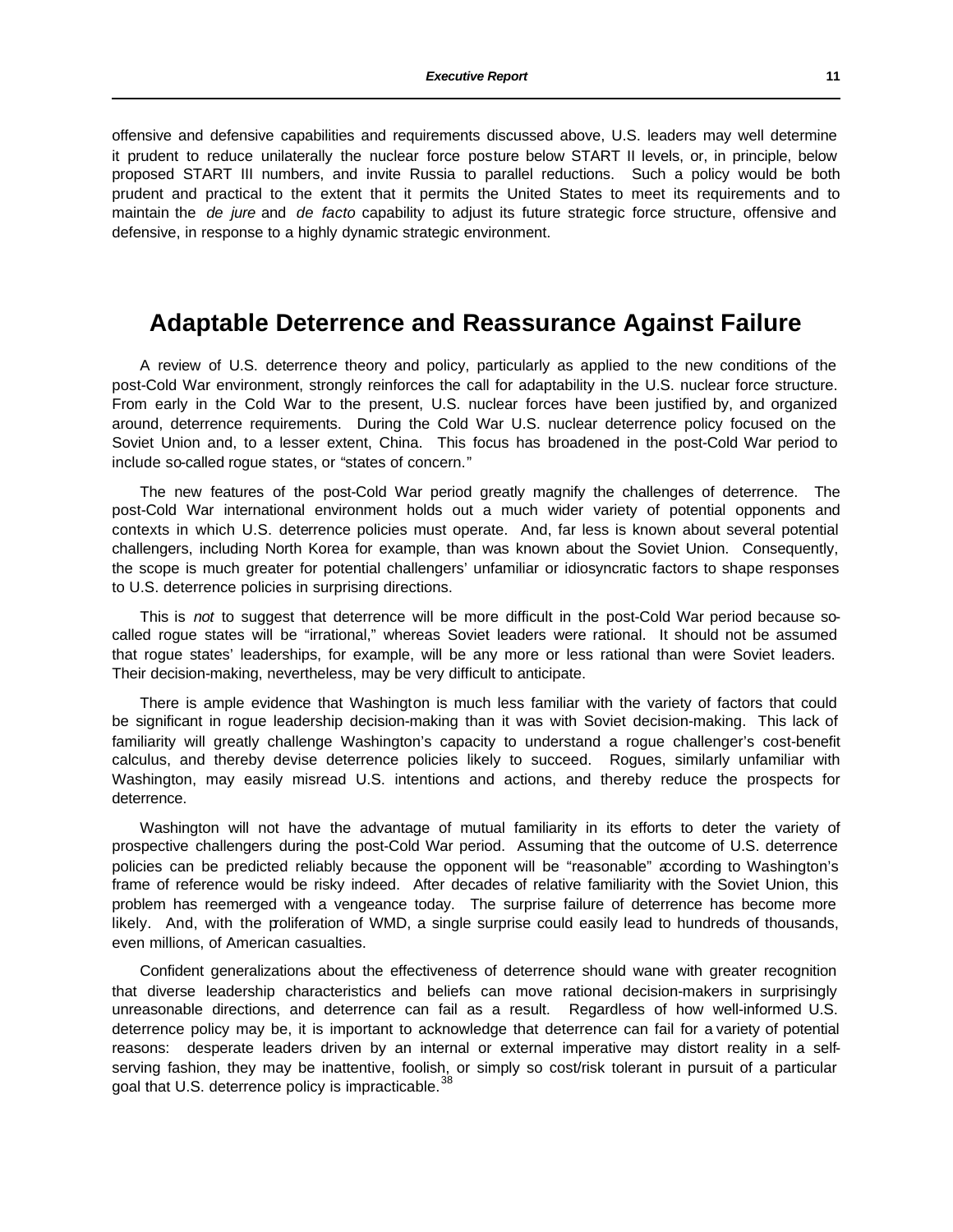This conclusion suggests that, to the extent feasible, the United States should prepare for deterrence failure even as it strives to deter. For deterrence, the types of U.S. threats and underlying capabilities that may be necessary over the next twenty-to-thirty years will be as varied as the challengers and contexts likely to confront Washington. Some foes in the future may be deterred by threats to their countervalue targets, requiring few if any U.S. nuclear weapons. Other foes, highly motivated and notably cost and risk tolerant, may be deterred only by severe threats to many types of targets, requiring significant U.S. nuclear capabilities.

Identifying any particular solution to the question "how much is enough?" for deterrence at this time, with the expectation that the answer will be appropriate in general for the long term, would represent gross overconfidence in our capability to predict the future. This is true whether that recommendation involves a very high or very low number of nuclear weapons, or no nuclear weapons whatsoever. Rather than fixing on particular numbers and types of weapons calculated to be necessary for stable deterrence, an approach reminiscent of Cold War discussions, it should be recognized that the U.S. capability to adapt its deterrence policies to a wide variety of challengers and contexts will be critical in this new century.

In addition, in the future, we will not know with confidence in advance of a crisis when deterrence will "work" as intended, when it will fail, or when it will be irrelevant. Consequently, being prepared for its failure or irrelevance will be critical: to the extent that the U.S. capability to deter attack is more uncertain, protection against attack becomes more important. Preparation for deterrence failure or irrelevance could involve a requirement for counterforce capabilities and the entire spectrum of active and passive defenses for U.S. expeditionary forces abroad and civilians at home. For example, given the potential fragility of deterrence, as the proliferation of WMD and missiles continues apace, U.S. counterforce capabilities against mobile ICBM launchers may become more important and the absence of any national missile defense will constitute an increasingly egregious vulnerability. Continuing the confident assertion that the United States does not need such defenses because deterrence will work reliably is a Cold War formula that is hollow and high-risk in the post-Cold War era.

## **Leaving Cold War Strategic Arms Control Behind**

The variety of dynamic technical, operational, and political factors explored above, and the increasing uncertainty of U.S. deterrence policies, must be considered prior to any specific recommendations concerning the U.S. offensive and defensive strategic force posture. They are all important elements in the first-order question: "What are the goals of U.S. national security strategy and what is the role of the U.S. strategic force posture in supporting those goals?" The changing requirements of U.S. strategy and foreign policy must be a fundamental determinant in any proposal concerning the size and composition of U.S. strategic forces. It makes no sense to make recommendations regarding U.S. force numbers and characteristics without first giving careful consideration to these requirements and the potential for significant change.

Recommendations concerning the specific target for an arms control agreement with Russia–whether involving 1,000, 1,500, 2,500, or 3,500 warheads–represent an estimate of current requirements and a prediction of future requirements, with all the uncertainties that must attend the former and, in particular, the latter. To recommend, for example, that the United States negotiate very deep reductions in strategic nuclear warheads, and codify those reductions via treaty, is to predict that the conditions that may permit deep reductions today will also prevail in the future.

A fundamental problem for any such recommendation is the fact that the international environment and the operational and political factors that must be considered are far from static. The extent to which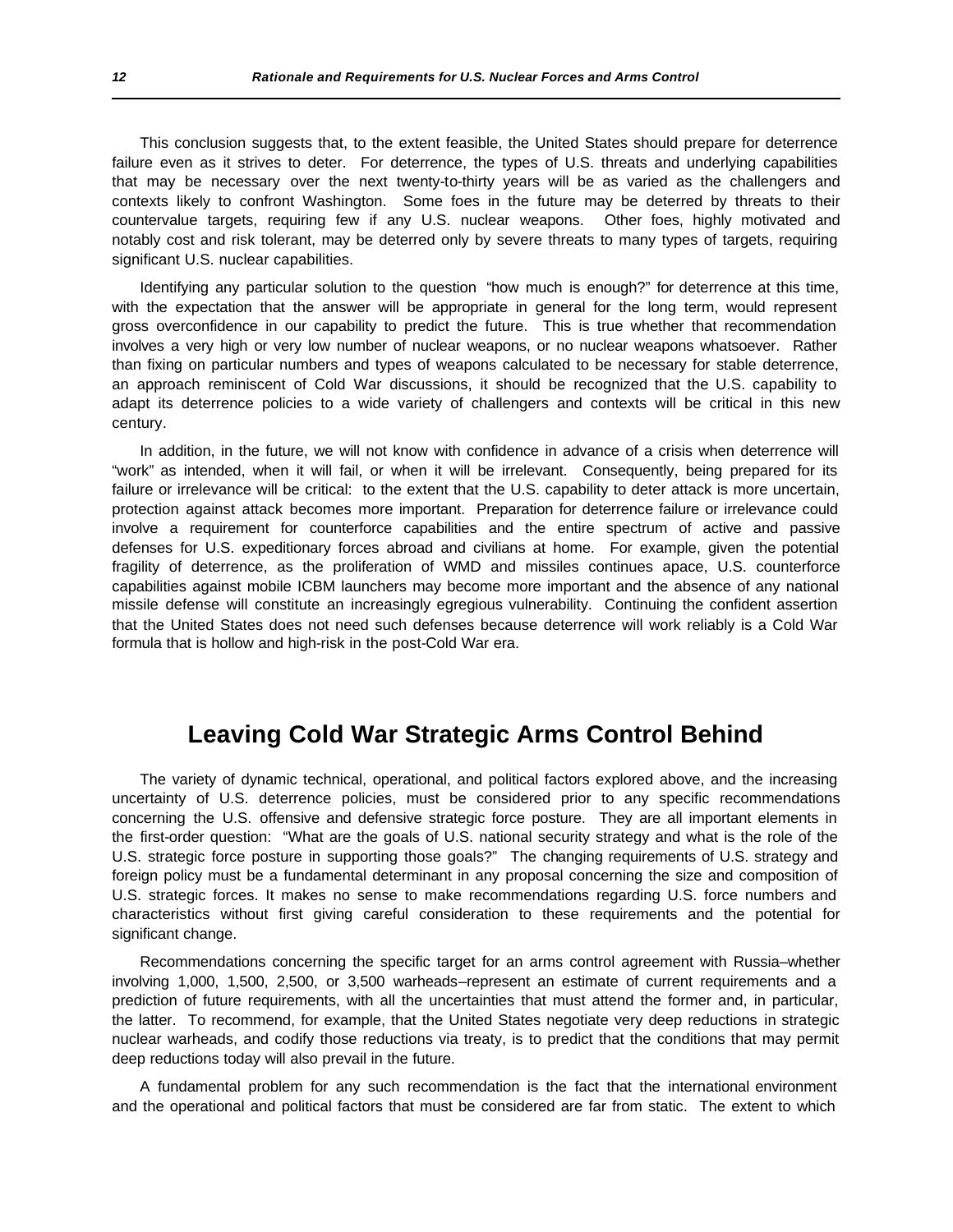the future can differ from current expectations is illustrated by recent history: barely more than a dozen years ago the USSR still existed, the Cold War was still alive, U.S.-Chinese relations were relatively cordial, there existed two politically hostile German states, and the U.S. was generally sympathetic to an Iraq that was at war with Iran. Just over twenty years ago, the Shah still ruled an Iran that was very friendly to the United States, and Ronald Reagan had yet to bid for victory in the Cold War. Very few people predicted rapid or dramatic change in any of these circumstances at the time.

There is no indication that the coming two decades will be any less politically and militarily dynamic than were the past. Indeed, they appear to hold the potential for significant and rapid change. The point here is that American decision-makers may misjudge the military means required to support foreign policy today, but they at least generally know the questions they have to answer. They cannot know with confidence what will be asked of U.S. strategic forces in 2010 or 2020.<sup>39</sup>

Consequently, a careful review of the dynamic operational and political considerations that contribute to U.S. strategic requirements may indicate that the United States can prudently embrace deep nuclear force reductions and other changes in the force structure, including lower alert rates. There can, however, be no confidence attached to a prediction that the relatively benign conditions that may permit such reductions and changes today will persist into the future. The dynamism of the strategic environment and the potential for dramatic change in U.S. strategic requirements does not preclude, *a priori*, recommendations for deep reductions. It does, however, weigh very heavily against the call to codify and "lock in" deep reductions and other changes.<sup>40</sup>

Arms control policy must now be held to account by the same dominant standard as is defense policy: specifically, how well can it adjust to changing conditions? Defense and arms control planners have to raise the identical question: what if our predictions of the future are wrong? Fortunately, *the* test for competence in policy is a pragmatic one. A primary requirement is to control the regret factor to the extent feasible by recognizing that change is constant in world politics, that dramatic changes in world politics are probable, and by reevaluating needs and adjusting forces accordingly.

Coping with uncertainty is the common difficulty for defense and arms control policy in a world political environment that is complex, non-linear, and surprising. The U.S. Cold War approach to strategic arms control–with its heavy focus on formal treaties, competitive negotiations, rigid, codified warhead and launcher ceilings, and eventually immense, detailed verification regimes—*in practice* cannot meet this basic requirement.

A key reason that this Cold War approach is incompatible with the U.S. requirement for adaptability is the historically demonstrated fact that liberal democracies in general, and the United States in particular, are hard pressed to withdraw from or revise established agreements as may be necessary to adjust their armed forces in a timely fashion as the threat context changes.<sup>41</sup> Arms control tends to be invested with normative value as evidence of goodwill and peaceful intent. Consequently, for Washington to modify or withdraw from, treaties that are overtaken by events becomes politically impossible, even if technically legal.<sup>42</sup>

This can be observed today in the political and technical contortions to which the U.S. has gone to comply with, and seek relief from, the ABM Treaty. The United States appears to be locked into the agreement by a domestic norm that views arms control commitments as sacrosanct and is highly resistant to redefinition, let alone rejection, as new security conditions arise. It is a legacy of the U.S. Cold War approach to arms control that a treaty negotiated thirty years ago in a completely different strategic context now constitutes a roadblock to the U.S. capability to respond prudently to proliferation. That it does so reflects the particular challenge to Washington of pursuing essentially fixed and codified arms control treaties in a dynamic strategic environment.

Even when a strategic treaty is not ratified—as in the case of SALT II, which the Carter Administration withdrew from Senate consideration, or the Comprehensive Test Ban Treaty (CTBT), which the Senate rejected—Washington typically chooses nevertheless to abide by its terms. America is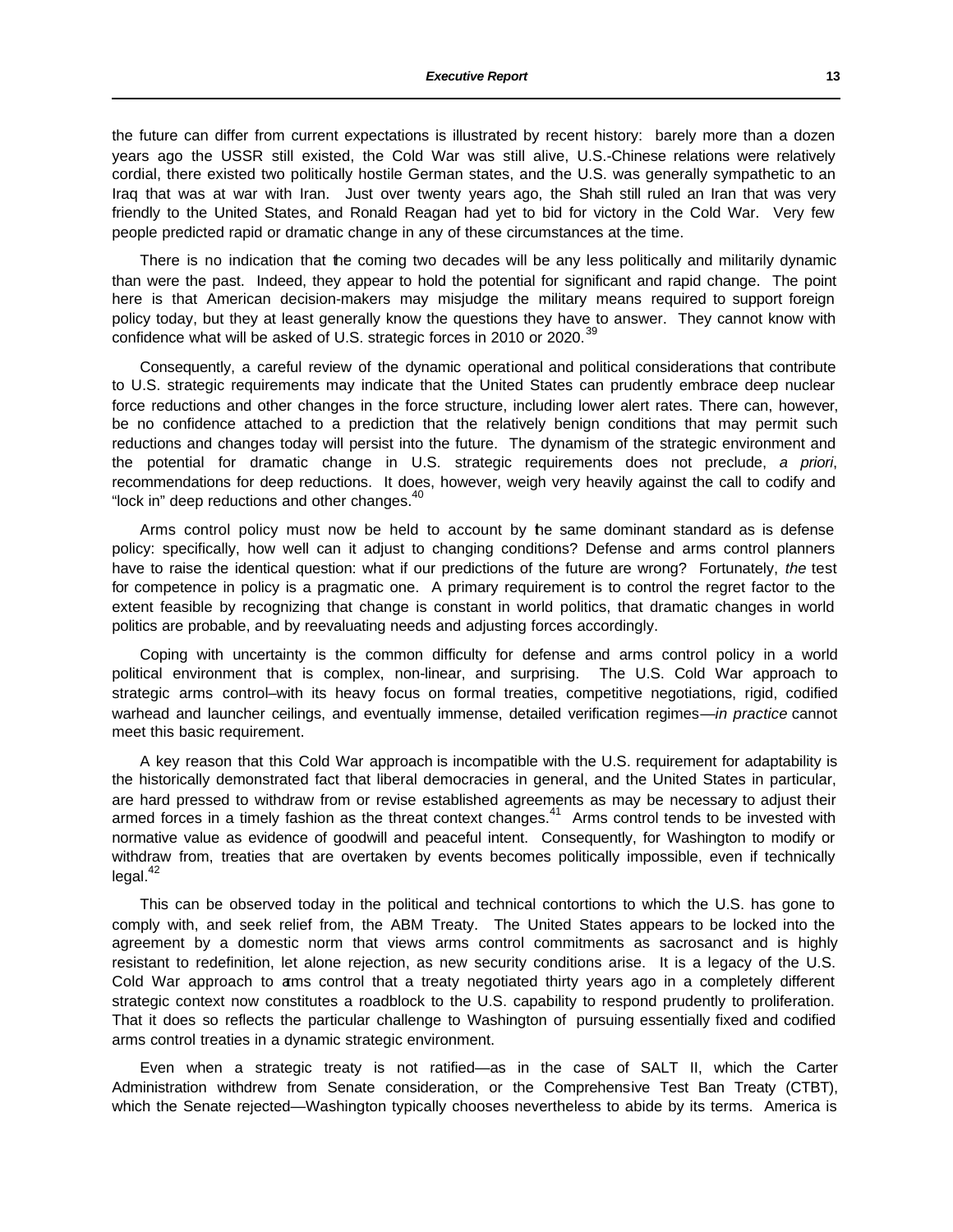resistant to the suggestion that arms control agreements negotiated in good faith can become harmful to national security when they effectively preclude the U.S. capability to adapt to changing times.

This problem was emphasized by Senator Richard Lugar when he observed in 1999 that the CTBT, as negotiated, would restrict too severely the U.S. capability to respond prudently to a variety of possible future technical and political developments.<sup>43</sup> Clearly, the legal prerogative and actual capability to design and produce new weapons types could be a key to adapting U.S. forces to dramatic future shifts in strategic conditions and requirements.<sup>44</sup>

Washington cannot know today whether Russia, or for that matter China, will be neutral, friend, foe, or part of a hostile alliance in the future. It cannot therefore be sensible now to codify the character and quantity of U.S. strategic nuclear forces to some approximation of parity in U.S. and Russian strategic nuclear force structures. U.S. force reductions *per se* are not the problem here. As noted above, a comprehensive strategic review may well indicate that deep U.S. nuclear reductions are a prudent option for Washington today. The problem rather is in continuing to follow a Cold War approach to arms control that precludes the U.S. capability to adapt its nuclear force posture to the level compatible with emerging threats and foreign policy requirements.

Because policymakers do not, and cannot, know the political demands that foreign policy may have to make upon the nuclear forces over the decades ahead, Washington should restructure its approach to strategic arms control away from the legal rigidity and formality of Cold War style agreements. The full scale of flaws in the Cold War arms control process must be appreciated.

- ß An arms control treaty that codifies ceilings for force levels represents, in effect, an imprudent prediction of the future. If the United States were to negotiate and codify a START III ceiling, whether at 1,000 or 2,500 warheads, it would fix into law the prediction that today's negotiable ceiling will meet the national strategic requirements of foreign policy in, for example, 2010 or 2020. And, if past practice is precedent, that treaty will be near-impervious to significant modification regardless of how the future actually unfolds.
- ß U.S. policymakers today cannot know the strategic environment of 2005, let alone 2010 or 2020. There is no basis for expecting that the conditions that may permit deep nuclear reductions today will continue in the future. And, to risk understatement, negotiating a new Cold War style ceiling on nuclear arms with Russia cannot ensure the continuation of these conditions; some of the most significant potential drivers of future U.S. strategic requirements cannot be captured by START (e.g., future relations with China).
- The focus of the Cold War strategic arms control process, as reflected in the ABM Treaty and START, is on perpetuating mutual threats of, and capabilities for, mutual nuclear annihilation. Such a focus places a substantial (and artificial) barrier to stable improvement in U.S.-Russian political relations.

Similarly, the continued codification of parity hardly serves Russian purposes. If a new START treaty were to establish a new strategic warhead ceiling of 2,500,<sup>45</sup> for example, Moscow would strongly resist going below that ceiling, if only for reasons of status and honor. A new treaty along these lines could well prove to be a "life raft" for larger numbers of deployed strategic nuclear warheads than Russia would otherwise retain, because the Cold War approach to START requires the maintenance of nearsymmetrical mutual threats and "parity" into the indefinite future. Ironically, this central focus of the old arms control process encourages artificial competition, artificially common force ceilings, and adversarial relations: Russia and the United States vie for advantage in negotiations and, regardless of actual national security requirements, continue to field forces that are sufficiently large that they not be perceived as substantially inferior to those of the other power. This "parity principle," an inescapable mandate of the Cold War process, now threatens to codify a force structure higher than Washington may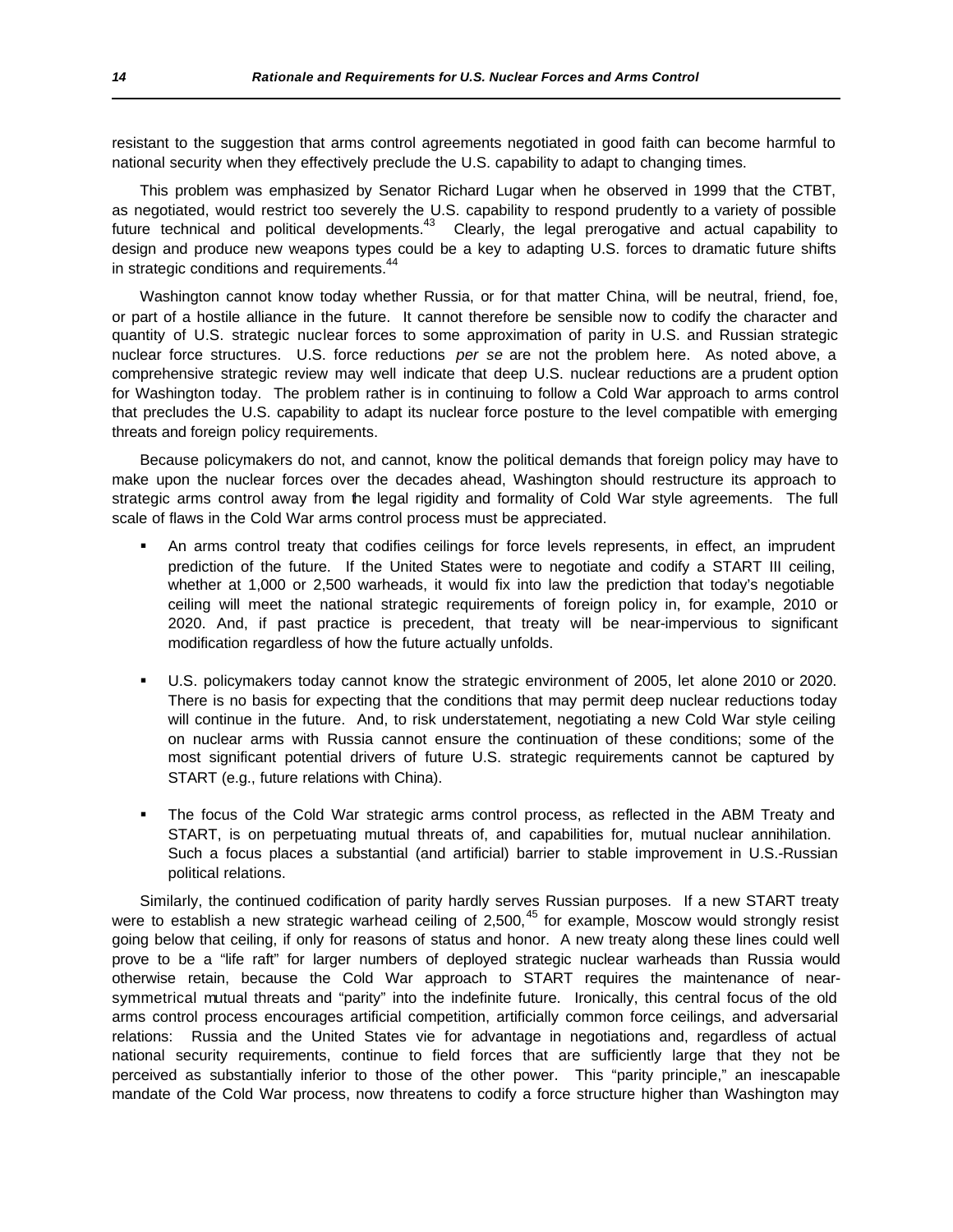In addition, the notion that Moscow and Washington should threaten each other is implicit in the Cold War arms control process. That process is predicated on the now-irrelevant underlying assumption of two hostile states whose strategic requirements are determined by the need to maintain constant mutual threats of annihilation. To continue negotiations as if these characteristics of the Cold War continue to reflect reality would set the basis for future acrimony and needlessly limit the potential for improved U.S.- Russian political relations.

Arms control purportedly is the vehicle for improved political relations, predictability and openness; yet the ABM Treaty and Cold War strategic arms control in general have centered on codifying and perpetuating threats of "Mutual Assured Destruction" (MAD), a relationship characterized by deep political animosity and suspicion. This internal contradiction is inherent in the Cold War approach to arms control, and may have been unavoidable at that time; it should no longer govern our policy. Because the United States is rightfully interested in building a less adversarial relationship with Russia, the focus and orientation of the current arms control process must be altered dramatically. Wholly restructuring the U.S. approach to arms control is not simply one suggestion among many concerning the problems in U.S.- Russian relations: it is fundamental to the development of a better political relationship.

### **Strategic Arms Control: The Way Ahead**

The transition to a new American presidential administration presents the opportunity to recognize that the Cold War approach to arms control and much of its product is outmoded, and move instead toward a new path. A new path does not mean that Washington must set aside strategic arms control or broader efforts to improve political relations with Moscow. Improvement in political relations is very important, and the United States can move beyond its Cold War mooring to an arms control approach more suited to the post-Cold War period.

That approach would focus much more on U.S.-Russian coordination and consultation with regard to their respective strategic force postures than on the codification of common warhead and launcher ceilings. The immediate goals in this new post-Cold War arms control process would be: to promote mutual consultation and coordination, while providing each side with the prerogative to adapt its strategic force posture according to its respective requirements in a dynamic strategic environment; to reduce the prospect for misunderstanding and surprise; and to improve the basis for confidence and mutual trust and thus reduce the MAD-inspired level of mutual animosity and suspicion. The longer-term goal in reestablishing arms control along these lines would be to facilitate more amicable U.S.-Russian political relations, and thus greater security for each. A new post-Cold War approach to arms control would permit Washington to pursue these goals without the Cold War anchor of a competitive and highly legalistic negotiating process keyed to MAD.

This approach to arms control would be intended to help reorient U.S.-Russian relations to the post-Cold War facts that: an adversarial relationship based on MAD is counterproductive, dangerous and more the reflection of historical baggage than objective and significant conflicting interests; U.S. and Russian nuclear reductions need neither be linked mechanistically nor codified; and, the two largest nuclear powers need not be engaged in a nuclear arms competition. Such talks could focus on establishing "full disclosure" of each side's nuclear and missile defense programs, intentions, goals and rationale, and strengthening the transparency and predictability in their respective programs. This new approach could draw on the considerable success made during the 1992 Ross-Mamedov Talks,  $46$  and from the two cooperative U.S.-Russian theater missile defense command post exercises (CPX) conducted at the Joint Nuclear Test Facility in Colorado Springs (1996) and in Russia (1998).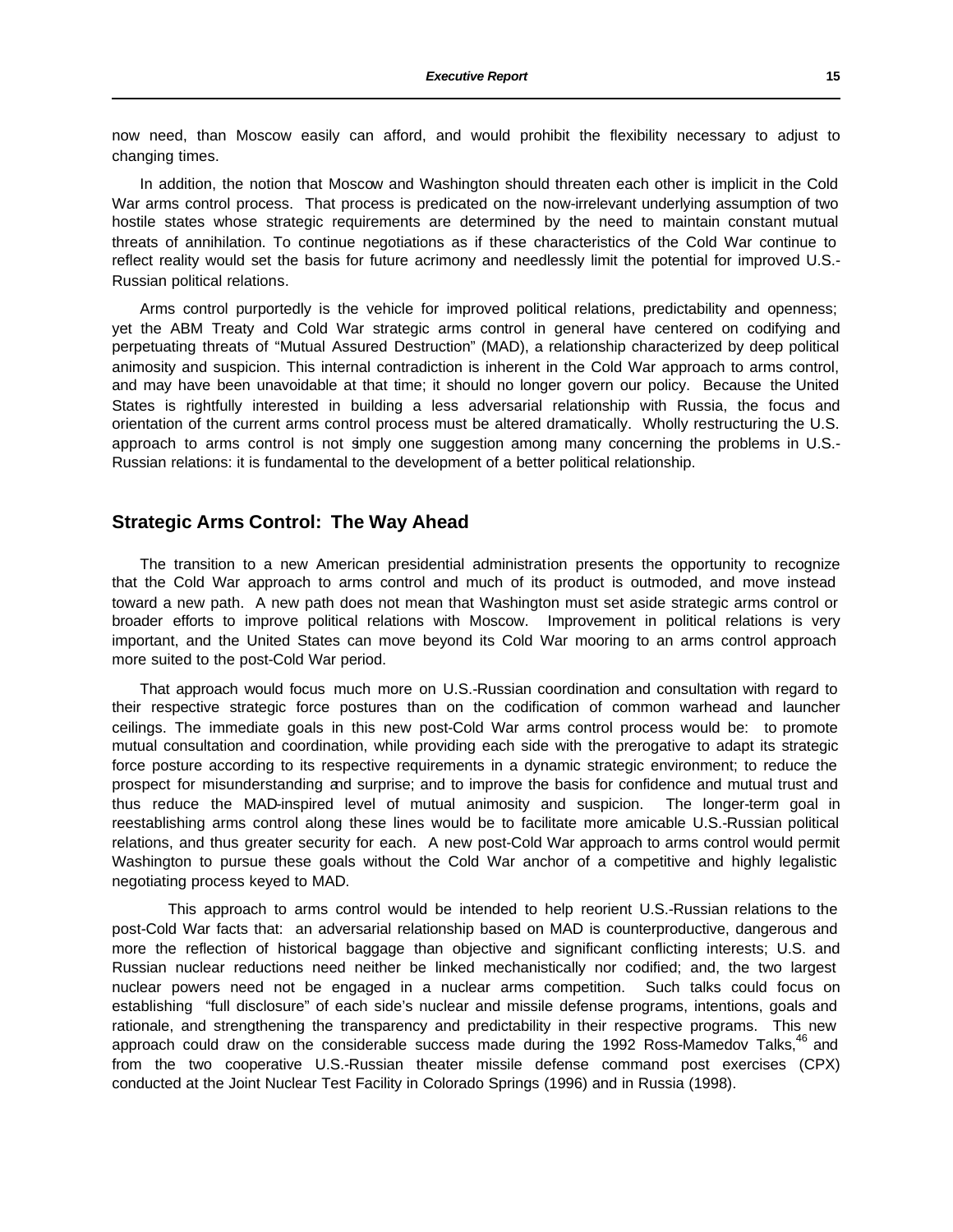A restructured approach to arms control need not foreclose the prospect for parallel nuclear reductions, including deep reductions, if judged appropriate following a serious U.S. strategic review. Indeed, moving toward strategic arms control that emphasizes the coordination of reductions rather than their codification should facilitate prudent U.S. reductions by alleviating appropriate existing concerns that reductions that may be reasonable now could soon prove to be a mistake if rendered "irreversible."

Moscow clearly recognizes the contradiction of seeking better political relations while purposely perpetuating MAD.<sup>47</sup> By moving away from the Cold War arms control framework based on the perpetuation of MAD, Washington and Moscow should have an improved opportunity to establish a less competitive and hostile basis for their relations, more transparency and predictability, and to focus more congenially on additional areas of mutual security concern such as bilateral and multilateral efforts to counter transnational crime and proliferation.

Absent a relationship centered on MAD, for example, Russia could regard with some sympathy expressed U.S. concerns about possible lapses in the secure command and control of Russian nuclear weapons. The notion that U.S. concerns about Russian command and control could lead Moscow to "dealert" its strategic nuclear forces—while the Kremlin continues to see itself as locked into a desperate competition to maintain its side of parity and the MAD equation—is far-fetched, as most Russian commentary on the subject illustrates. In the context of a political relationship and an arms control process that seeks to move away from mutual nuclear threats, the Kremlin would be less likely to interpret such U.S. initiatives as ploys to degrade Russian capabilities.

Consequently, the U.S. approach to strategic arms control should be restructured toward far greater efforts to promote "mutual assurance," including significant and coordinated reductions in deployed strategic nuclear forces if indicated, following a review of U.S. force requirements. *If* the United States maintains the capability, will, and right to adjust its nuclear force structure as strategic need dictates, then moving toward significantly lower levels of deployed nuclear forces in consultation with Moscow could indeed be prudent and practicable.

Whether Moscow will be willing to participate in a newly-structured arms control process on this basis, a process intended to rebuild the U.S.-Russian relationship on a less adversarial foundation, ultimately will be decided in the Kremlin. There is some recent indication from the most senior levels of the Russian government that Moscow is prepared for a major restructuring of the arms control process. For example, President Putin recently proposed that U.S. and Russian strategic nuclear forces be lowered "in parallel." This language was clarified by a senior member of the Russian Foreign Ministry as being a proposal for arms control reductions that would be, as recommended here, "coordinated" but less rigidly legalistic than Cold War arms control regimes.

In addition, the Russian Commander-in-Chief of the Strategic Missile Forces (SMF), Gen. Yakovlev, recently proposed an entirely new format for strategic arms control. He proposed integrating strategic offensive and defensive forces under a single ceiling and giving each side the "freedom to mix" their offensive and defensive forces as they individually may choose. Gen. Yakovlev specifically acknowledged that the ABM Treaty would not be an element of this new arms control framework.<sup>41</sup>

Moscow's response to a U.S. initiative to restructure the arms control process would be one factor, among many, that would shape the subsequent direction of the U.S. nuclear force structure. Restructuring the basis for arms control away from MAD and legal rigidity, if pursued in the context of diverse initiatives to improve political relations, could help Washington and Moscow move in tandem toward nuclear force reductions and away from a relationship based on mutual nuclear threats, a relationship that hinders steady and serious improvement in political relations in general, and introduces an enduring impediment to mutual cooperation on strategic force issues in particular.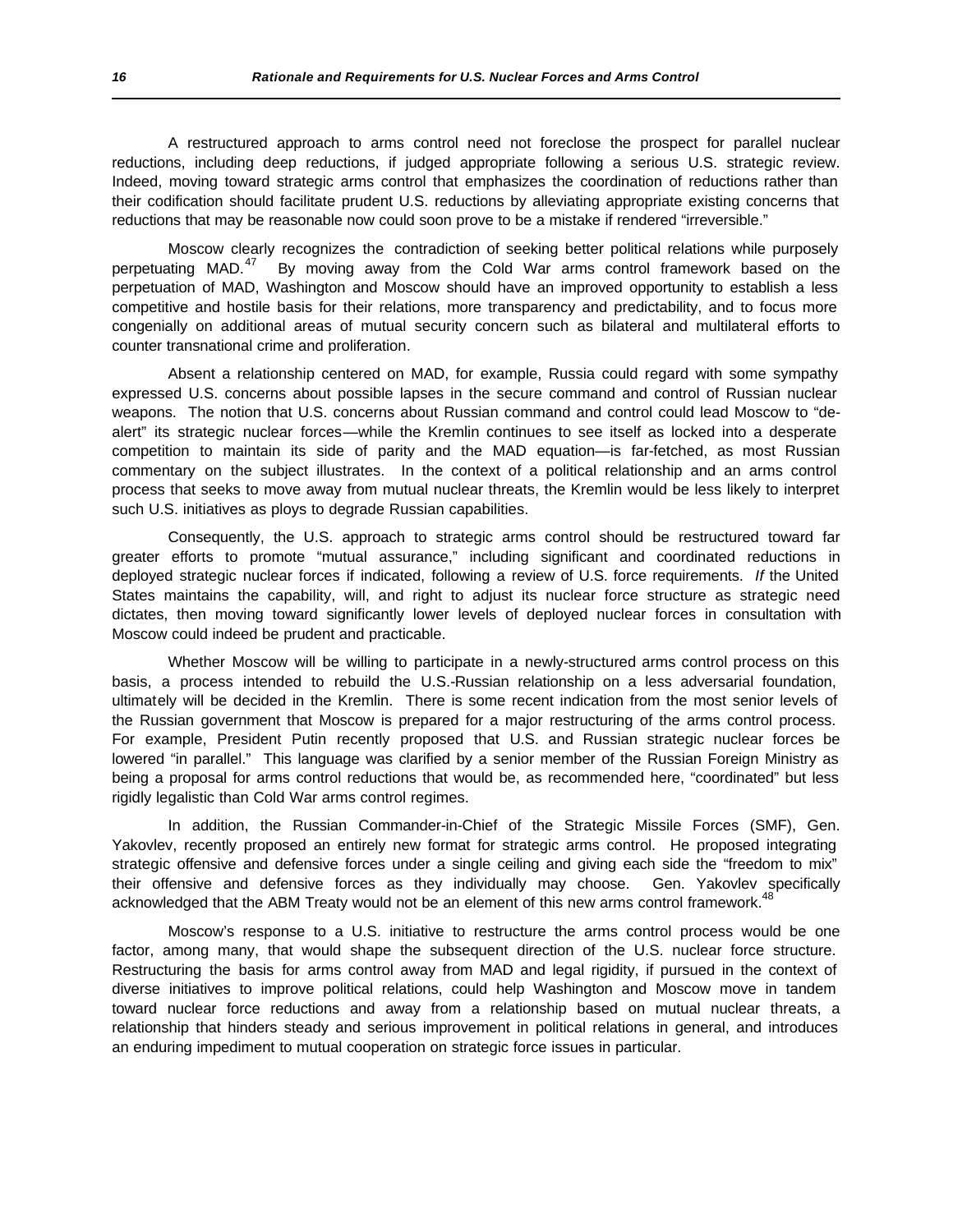## **Notes**

<sup>1</sup> In a recent Senate hearing, GEN Henry Shelton, Chairman of the Joint Chiefs of Staff stated that the Department of Defense, the JCS, and the commander-in-chief of the U.S. Strategic Command were "fully consulted in connection with the agreement in Hensinki in 1997 on the 2,000 to 2,500 level. Any consideration of proposals for different levels would be subject to the same process." However, GEN Shelton also indicated that the JCS had not been asked to consider formally numbers below the level of 2,000 warheads. Under Secretary of Defense Slocombe, JCS, and ADM Richard Mies, testimony on U.S. strategic force requirements before the Senate Armed Services Committee, 23 May 2000, internet (Federal News Service Transcript).

<sup>2</sup> Testimony of Under Secretary of Defense for Policy Walter B. Slocombe in Senate Governmental Affairs Committee, Subcommittee on International Security, Proliferation and Federal Services, The Future of Nuclear Deterrence, 105<sup>th</sup> Cong., 1<sup>st</sup> sess. (Washington, D.C.: U.S. Government Printing Office, 1997), p. 9. Hereafter cited as Slocombe Testimony, 12 February 1997.

3 William J. Perry, *Annual Report to the President and the Congress* (Washington, D.C.: U.S. Government Printing Office, February 1995), p. 83. Hereafter cited as *ADR 1995*. Also see Department of State, *The United States of America Meeting Its Commitment to Article VI of the Treaty on the Non-Proliferation of Nuclear Weapons*, accessed Spring 2000 at <http://usinfo.state.gov/topien/pol/arms/stories/art4brch.pdf>, p. 7. Hereafter cited as *U.S. Meeting Its Commitment*.

<sup>4</sup> *ADR 1995*, p. 83.

<sup>5</sup> It should be noted, however, that some members of Congress and non-governmental analysts argue strongly that the Clinton White House deliberately neglected the U.S. nuclear posture and allowed the arsenal to "erode by design." See, for example, the report by the House National Security Committee, *The Clinton Administration and Nuclear Stockpile Stewardship: Erosion By Design*, 30 October 1996.

<sup>6</sup> As Admiral Mies, the commander-in-chief of the USSTRATCOM, recently stated, "Deterrence of aggression is a cornerstone of our national security strategy, and our strategic nuclear forces serve as the most visible and most important element of our commitment to this principle…[A]lthough the risk of massive nuclear attack has changed dramatically, deterrence of major military attack on the United States and its allies, particularly attacks involving weapons of mass destruction, still remains our highest defense priority." Hearing of the Senate Armed Services Committee, "U.S. Strategic Nuclear Force Requirements," 23 May 2000 (Federal News Service Transcript).

7 This assessment of the 1997 PDD is based on R. Jeffrey Smith, "Clinton Directive Changes Strategy on Nuclear Arms," *New York Times*, 7 December 1997, pp. A1 and A8-10. The quoted information is from an interview that Smith held with Robert Bell. See also, "PDD/NSC 60: Nuclear Weapons Employment Policy Guidance, November 1997," Federation of American Scientists website accessed 6 December 2000 at <http://www.fas/org/irp/offdocs/pdd0.htm> and Eugene Carroll, "The NPT Review —Last Chance?" *The Defense Monitor* 29, accessed 6 December 2000 at <http://www.cdi.org/dm/2000/issue3/NPT.html>.

<sup>8</sup> Robert Bell, a senior staff official with the National Security Council stated that, "we direct our military forces to continue to posture themselves in such a way as to not rely on launch on warning—to be able to absorb a nuclear strike and still have enough force surviving to constitute credible deterrence." Craig Cerniello, "Clinton Issues New Guidelines on U.S. Nuclear Weapons Doctrine," *Arms Control Today* 27 (November/December 1997), p. 23.

<sup>9</sup> The Canberra Commission was created by the Australian government of Prime Minister Keating in November 1995 with the mandate to "develop ideas and proposals for a concrete and realistic program to achieve a world totally free of nuclear weapons" and to "address the related problem of maintaining stability and security during the transitional period and after the ultimate goal is accomplished." (Although Keating's government was defeated in elections before the commission report was released in August 1996, its successor agreed to transmit its findings to the United Nations and the Conference on Disarmament.) Because of the scope and prominence of the Canberra Commission, much of what is characterized herein as the disarmament community's position will be taken from its report: Canberra Commission on the Elimination of Nuclear Weapons, *Report of the Canberra Commission on the Elimination of Nuclear Weapons* (Canberra, Australia: Commonwealth of Australia, 1996), accessed Summer 2000 at <http://www.dfat.gov.au/cc/cchome.html>.

<sup>10</sup> See Ramesh Thakur, "Envisioning Nuclear Futures," *Security Dialogue* 31 (March 2000), pp. 27-28.

<sup>11</sup> Scott D. Sagan, "Why Do States Build Nuclear Weapons?" *International Security* 21 (Winter 1996/97), pp. 84-86. Robert Manning suggested such a norms -based strategy, which w ould involve a new nuclear bargain offered by the declared nuclear weapons states. This new bargain would include a commitment to achieve a nuclear-free world by 2045, the end of the first "nuclear century." After reaching START II levels, the United States and Russia should cut their nuclear forces by another 50 percent, and agree to still more cuts if the other declared nuclear powers begin multilateral arms -reduction talks to achieve proportionate cuts in their arsenals. The United States and Russia should also lead the U.N. Security Council in issuing a joint statement pledging no-first-use of nuclear weapons against any state abiding by the NPT norms. This should be accompanied by assurances that the Security Council will authorize the infliction of unacceptable damage on any state that uses or threatens to use nuclear weapons. Robert Manning, "Ending the Nuclear Century," *The New Democrat* (January/February 1995): 54-56. The bargain would also include a CTBT; the end to all commercial use of plutonium, with the IAEA serving as custodian of the world's entire supply; G-7 support of expanding the IAEA's mandate and resources and bringing new and emerging suppliers of nuclear and missile technology into the respective supplier groups; and U.S. acceleration of tactical ballistic missile defense programs as an insurance policy against nonproliferation failures.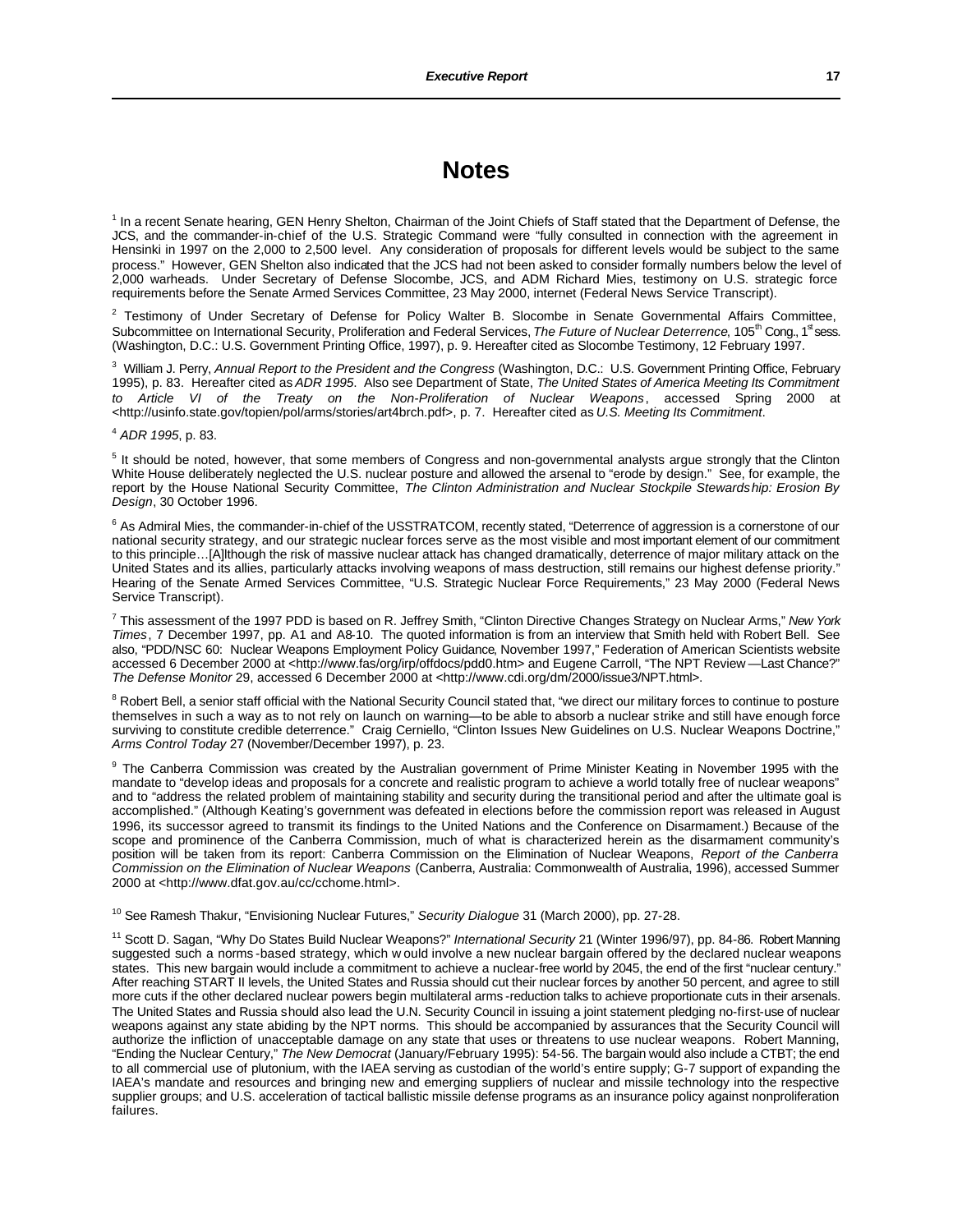<sup>12</sup> Committee on Nuclear Policy, *Jump-START: Retaking the Initiative to Reduce Post-Cold War Nuclear Dangers* (Washington, D.C.: The Henry Stimson Center, February 1999), p. 7. Hereafter cited as *Jump-START.*

<sup>13</sup> *Jump-START*, p. 11. See also, James Lindsay, "The Nuclear Agenda," *Brookings Review* 18 (Fall 2000), p. 10; and, Michael O'Hanlon, "Russian Offer On Warheads A Good Idea," *Baltimore Sun*, 30 November 2000.

<sup>14</sup> *Jump-START*, pp. 7, 11.

<sup>15</sup>During the recent five-year "review" of the NPT, the United States and the other four declared nuclear powers reiterated their commitment to the goals of nuclear and complete disarmament—but this announcement noticeably did not include a timetable: "We [the nuclear weapon states] reiterate our unequivocal commitment to the ultimate goals of a complete elimination of nuclear weapons and a treaty on general and complete disarmament under strict and effective international control. See, "Statement by NWS," *The Arms Control Reporter* 19, No. 6 (June 2000), p. 602.D.27.

A statement regarding nuclear disarmament made by Under Secretary of Defense for Policy Walter B. Slocombe in Senate Testimony is notable in this regard: "With respect to the general argument for abolition, I would summarize the case for retaining nuclear weapons for the foreseeable future as follows. First, whatever would be desirable, there is, in fact, no reasonable prospect that all the declared and de facto nuclear powers will agree in the near term to give up all their nuclear weapons. But as long as one such State refuses to do so, it will be necessary for us to retain a nuclear force of our own. Second, if the nuclear powers were somehow to agree to accept abolition, that acceptance would require Congress, the public—the U.S. Government would rightly demand—a verification regime of extraordinary rigor and intrusiveness." Slocombe Testimony, 12 February 1997. Also see the comments of Gen Eugene Habiger, then-commander-in-chief of the U.S. Strategic Command (USSTRATCOM), in "Exclusive Interview with General Eugene Habiger of STRATCOM," *Defense Daily Network*, 4 March 1998, online.

<sup>16</sup> In the absence of any apparent review of deterrence requirements or the various dynamic technical, operational and political factors that go into an assessment of potential U.S. force requirements, the Report of the Canberra Commission recommends the phased elimination of all nuclear weapons. Based on no apparent analysis of U.S. strategic requirements a report from the Stimson Center recommends 1,000 total nuclear weapons. See *Jump-START*, p. 11. Similarly, Brookings Institute senior fellow James Lindsay recommends that the United States, "seek over the long term to reduce its nuclear arsenal to below a thousand warheads." See, "The Nuclear Agenda," p. 10. Again, based on no apparent review of requirements, The Nuclear Age Peace Foundation recommends complete international nuclear disarmament in "A Twelve Step Program to End Nuclear Weapons Addiction," accessed 26 September 2000 at <www.napf.org/articles/krieger-12steps.html>.

<sup>17</sup> The 2001 defense authorization bill's conference report calls for a new and comprehensive nuclear posture review. See House of Representatives, *Enactment of Provisions of H.R. 5408, the Floyd D. Spence National Defense Authorization Act for Fiscal Year 2001*, Report to Accompany H.R. 4205, 106th Cong., 2d. Sess. (Washington, D.C.: U.S. Government Printing Office, 2000), p. 276.

<sup>18</sup> See the discussion in Janne E. Nolan, *An Elusive Consensus* (Washington, D.C.: Brookings Institution Press, 1999), pp. 50-62. In May 2000 the Senate Armed Services Committee called for a thorough review of U.S. nuclear force requirements, noting that such a review had not been conducted since FY1994. "Authorizers Call for Comprehensive Review of U.S. Nuclear Posture," *Inside the Pentagon*, 12 October 2000, p. 9.

<sup>19</sup> The possibility of a Sino-Russian "de facto political and military alliance in competition with the United States" is mentioned in John C. Gannon, Chairman, National Intelligence Council, "Intelligence Challenges Through 2015," remarks to the Columbus Council on World Affairs, 27 April 2000, accessed Spring 2000 at <http://odci.gov/cia/public\_affairs/speeches/gannon\_speech\_05022000.html>. For a discussion of the future of the strategic partnership between Russia and China, see Gilbert Rozman, "Sino-Russian Relations: Mutual Assessments and Predictions," in Sherman W. Garnett, ed., *Rapprochement or Rivalry? Russia-China Relations in a Changing Asia* (Washington, D.C.: Carnegie Endowment for International Peace, 2000), pp. 147-174.

<sup>20</sup> See *ADR 1995*, p. 87.

<sup>21</sup> See Ephraim Kam, *Surprise Attack: The Victim's Perspective* (Cambridge, MA: Harvard University Press, 1988), pp. 14, 30, 212; Richard K. Betts, *Surprise Attack: Lessons for Defense Planning* (Washington, D.C.: Brookings Institution, 1982); and Patrick Morgan, "The Opportunity for a Strategic Surprise," in Klaus Knorr and Patrick Morgan, eds., *Strategic Military Surprise: Incentives and Opportunities* (New Brunswick, N.J.: Transaction Books, 1983), pp. 195-245.

<sup>22</sup> Gulf War Air Power Survey (GWAPS), Vol. II, Pt. II (Washington, D.C.: U.S. Government Printing Office, 1993), pp. 331-332, 337, 340.

<sup>23</sup> Office of the Secretary of Defense, *Proliferation: Threat and Response* (Washington, D.C.: Department of Defense, November 1997), p. 73; Joint Chiefs of Staff*, Concept for Future Joint Operations: Expanding Joint Vision 2010* (Washington, D.C.: Joint Chiefs of Staff, May 1997), p. 15; and Office of Naval Intelligence, *Challenges to Naval Expeditionary Warfare* (Washington, D.C.: Office of Naval Intelligence, March 1997), p. 24.

24 *Proliferation: Threat and Response* (1997), p. 73; *Concept for Future Joint Operations: Expanding Joint Vision 2010*, p. 15; Office of Naval Intelligence, *DNI [Director of Naval Intelligence] Posture Statement* (Washington, D.C.: Office of Naval Intelligence, 1994); Senate Armed Services Committee, *National Defense Authorization Act for Fiscal Year 1995*, Report 103-282, Report to Accompany S. 2182, 103d Cong., 2d Sess. (Washington, D.C.: U.S. Government Printing Office, 1994), p. 101; Memo, Paul G. Kaminski, Under Secretary of Defense for Acquisition and Technology, to Chairman, Defense Science Board, subj: Terms of Reference—Defense Science Board Task Force on Underground Facilities, 2 December 1996; Maj Gen Gary L. Curtin, USAF,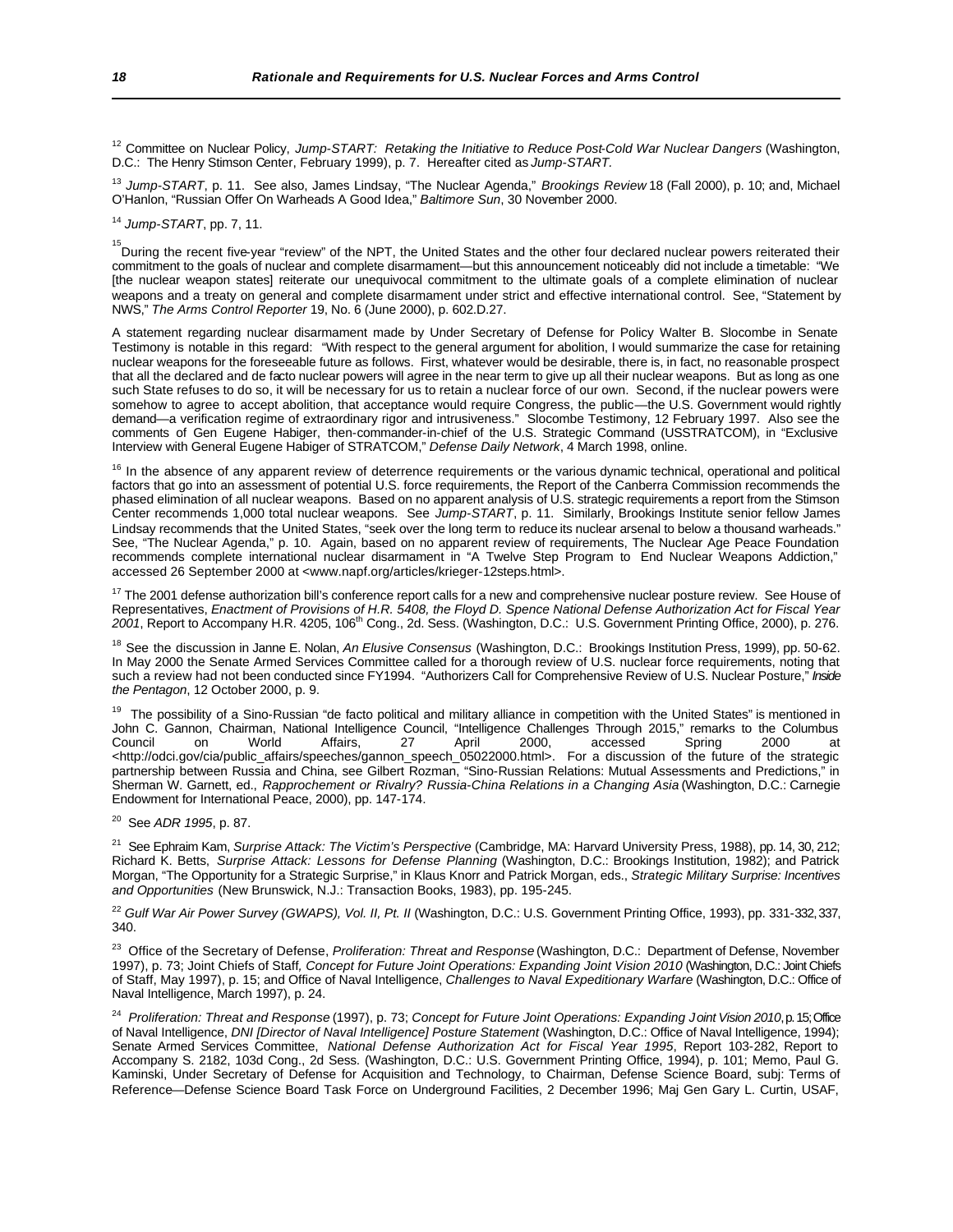Director, Defense Special Weapons Agency (DSWA) and George W. Ullrich, Deputy Director, DSWA, remarks to the Defense Writers Group, 16 July 1997 (partial transcript provided by Robert Dudney, *Air Force Magazine*).

<sup>25</sup> This discussion of damage expectancy is based on Capt George J. Seiler, USAF, *Strategic Nuclear Force Requirements and Issues*, Research Report No. AU-ARI-82-1 (revised edition) (Maxwell Air Force Base, AL: Air University Press, February 1983); and General Accounting Office, *Strategic Weapons: Nuclear Weapons Targeting Process*, GAO/NSIAD-91-319FS (Washington, D.C.: General Accounting Office, September 1991).

<sup>26</sup> *GWAPS, Vol. II, Pt. II*, pp. 314-317, 327-330, 343-345.

<sup>27</sup> Robert W. Chandler (with Ronald J. Trees), *Tomorrow's War, Today's Decisions: Iraqi Weapons of Mass Destruction and the Implications of WMD-Armed Adversaries for Future U.S. Military Strategy* (McLean, VA: AMCODA Press, 1996), pp. 57-59.

<sup>28</sup> See Andrew F. Krepinevich and Steven M. Kosiak, "Smarter Bombs, Fewer Nukes," *The Bulletin of the Atomic Scientists* 54 (November/December 1998): 26-32.

<sup>29</sup> For discussions of the U.S. nuclear stockpile, see Center for Counterproliferation Research—National Defense University and Center for Global Security Research—Lawrence Livermore National Laboratory, *U.S. Nuclear Policy in the 21st Century: A Fresh Look at National Strategy and Requirements*, Final Report (Washington, D.C.: U.S. Government Printing Office, 1998), pp. 5.1-5.53. Hereafter cited as *U.S. Nuclear Policy in the 21st Century*, Final Report. Also see, *Report of the Defense Science Board Task Force on Nuclear Deterrence*, pp. 41-53; and Robert S. Norris and William M. Arkin, "NRDC Nuclear Notebook: U.S. Nuclear Stockpile, July 1998," *The Bulletin of the Atomic Scientists* 54 (July-August 1998): 69-71.

<sup>30</sup> "The case for the Triad is not without merit. There is an obvious danger in putting all 'eggs in one basket'. If the deterrent depended solely on one type of delivery vehicle, then the adversary's defensive problem would be simplified. To mount an attack simultaneously on three completely different types of systems would be an awesome task; one system might be manageable." Lawrence Freedman, *The Evolution of Strategy* (New York: St. Martin's Press, 1981), p. 342.

31 More recently, General Eugene Habiger highlighted the value of maintaining a multiplicity of delivery systems. He pointed out that, "If the intercontinental ballistic missile force is eliminated, we reduce the strategic target set from well over 500 locations to approximately 15 locations." He went on to emphasize that this state of affairs, "would allow a potential adversary to use a small number of weapons to accomplish the objective of decimating this nation's strategic infrastructure. Gen Eugene Habiger, in Senate Armed Services Committee, *Department of Defense Authorization for Appropriations for Fiscal year 1998 and the Future Years Defense Program, Part 1*, 105th Cong., 1st Sess. (Washington, D.C.: U.S. Government Printing Office, 1998), p. 727.

<sup>32</sup> Herbert Goldhamer (edited by Joan Goldhamer), *Reality and Belief in Military Affairs: A First Draft (June 1977)*, R-2448-NA (Santa Monica, CA: RAND Corp., February 1979), pp. 58-59.

<sup>33</sup> McGeorge Bundy, "The Presidency and Peace," *Foreign Affairs* 42 (April 1964), p. 355.

<sup>34</sup> *Jump-START*, p. 11.

 $35$  As a recent report on U.S. nuclear policy notes: "Nuclear deterrence cannot be sustained without an infrastructure that can keep current systems operational and that is capable of providing evolutionary improvements and next-generation systems when they are required." *U.S. Nuclear Policy in the 21st Century,* Final Report, p. 4.1.

<sup>36</sup> *U.S. Nuclear Policy in the 21st Century,* Final Report, chapter 5.

<sup>37</sup> The possibility that the United States may need to develop low-yield, precision-delivered warheads to meet its future nuclear weapons needs is explored in Stephen M. Younger, *Nuclear Weapons in the Twenty-First Century*, LAOR-00-2850 (Los Alamos, NM: Los Alamos National Laboratory, 27 June 2000).

<sup>38</sup> This discussion draws on the detailed analyses of post-Cold War deterrence in Keith Payne, *Deterrence in the Second Nuclear Age* (Lexington, KY: University Press of Kentucky, 1996); and, Keith Payne, *China and the Fallacies of Cold War Deterrence* (Lexington, KY: University Press of Kentucky, 2001, forthcoming).

<sup>39</sup> An historical example illustrates the problem. In Article 19 of the five-power Naval Arms Limitation Treaty of 1922, the signatories agreed not to arm or develop their island bases east of Singapore or west of Pearl Harbor. This "non-fortification" clause meant that the Royal Navy and the U.S. Navy could protect neither China, nor Western interests in China, against Japanese aggression. This article seemed reasonable at the time, but shortly thereafter proved disastrous.

<sup>40</sup> As recommended in, *Jump-START,* pp. 7.

<sup>41</sup> Again, history provides a relevant example. The Washington (and London, 1930) system of naval arms limitation was nested in a bundle of treaties concerning security in East Asia, and especially the independence of China, which were dead letters by the 1930s. Japan's war of conquest against China began in earnest in 1937. Following the termination of the Washington treaty system in 1936, which meant a legally effective termination in 1938, the United States was able to develop and legislate a major program of naval rearmament which was to overwhelm Imperial Japan *from 1943 onwards*. If anything, the prospect of the fairly abrupt generation of new U.S. naval power by the early 1940s spurred Japan on to war rather than added to stability. One of the problems with arms limitation treaties is that when they finally die under dramatically changed political conditions there is apt to be a rush to rearm which can be politically most unsettling. In 1940-41, Japan felt compelled to wage war because it could predict the certainty of naval inferiority and a fatal deficiency in oil for the fleet, by 1944. See, Williamson Murray and Allen R. Millett, *A War To Be Won: Fighting The Second World War, 1937-1945* (Cambridge, MA: Harvard University Press, 2000), ch. 7.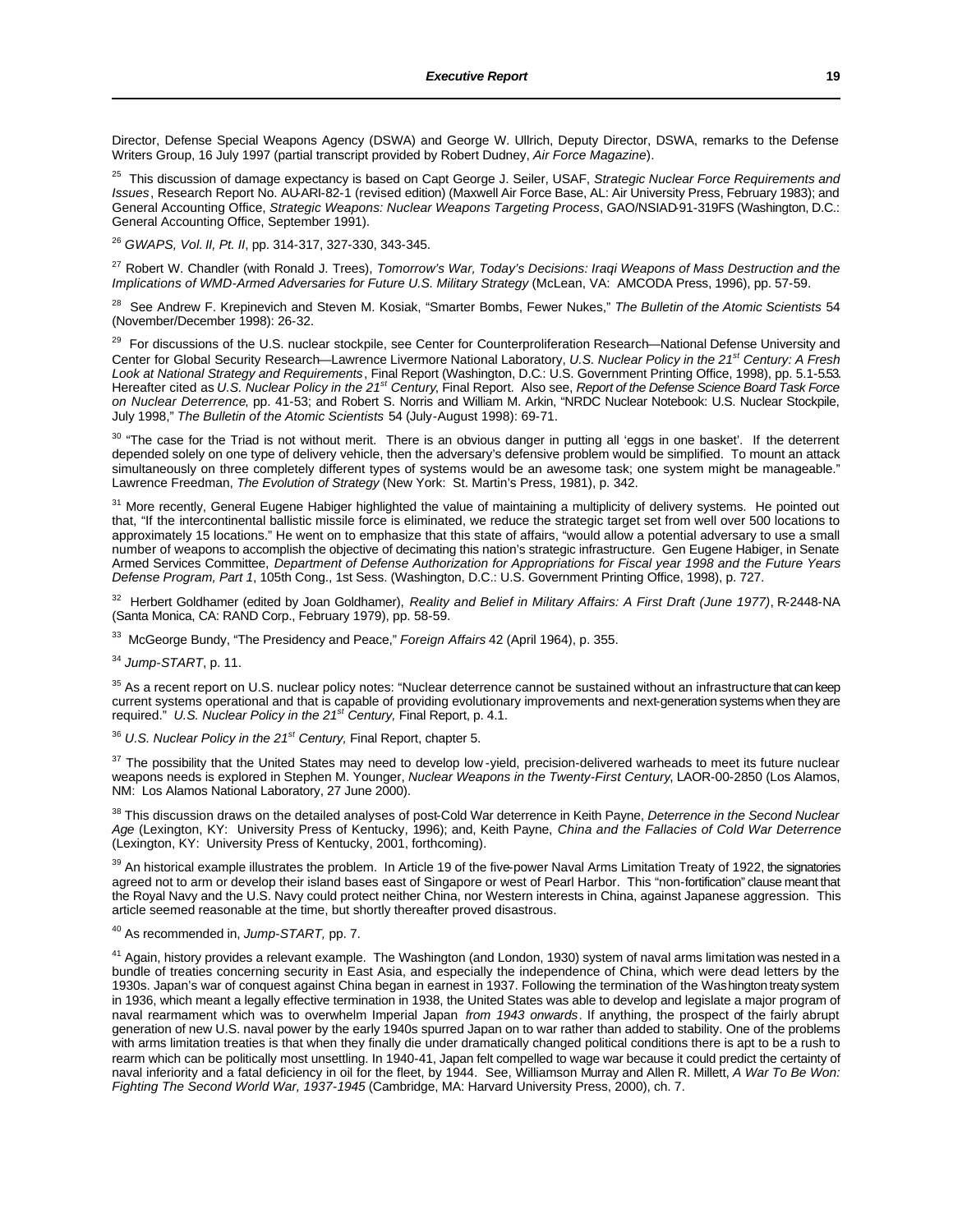$42$  As required by law, the Reagan, then Bush, Administrations, submitted reports to the Congress on Soviet non-compliance with arms control agreements in January 1984, February and December 1985, March and December 1987, March 1988 (restricted to Soviet action *vis à vis* the Threshold Test Ban Treaty), December 1988, February 1990, and February 1991 (by which time the Soviet Union had proceeded from crisis into meltdown). Those findings had no discernible impact upon U.S. willingness to negotiate new agreements with a defaulting USSR.

<sup>43</sup> Richard Lugar, *Lugar Opposes Comprehensive Test Ban Treaty*, 7 October 1999, accessed 3 November 2000 at <http://www.lugar.senate.gov/991007.htm>.

<sup>44</sup> As elaborated in *U.S. Nuclear Policy in the 21st Century*, Final Report, chapters 4 and 5.

<sup>45</sup> In the research for this report, nearly all the military professionals and other defense experts informally queried responded that a U.S. strategic arsenal of 2,500 weapons is necessary and adequate. When pressed, most acknowledged that the 2,500 figure is not an especially well supported *strategic* figure. It intuitively seems appropriate: high enough for most plausible needs over the next several decades, but noticeably lower than the START II zone of the 3,000-3,500. In addition, 2,500 reportedly would allow the preservation of the services' preferred force structure of 500 Minuteman III and 14 SSBNs, and the retention of bombers. Prior to the Clinton Administration Walter Slocombe offered the most explicit strategic rationale for a 2,500 warhead ceiling: "A reasonable goal should be to reduce to levels of approximately 2,000 to 3,000 highly survivable and flexible weapons so as to preserve a capability for a targeting doctrine that is not limited to attacks on cities and for enough diversity of forces to enhance their survivability. Forces on the order of 2,500 warheads–if made highly survivable, as they can be–would amply support a targeting policy with the flexibility to attack deployed Soviet conventional military power and the capability of the military, industrial, and communications system to conduct a war, as well as providing residual-reserve capacity to destroy the Soviet Union as an organized society and economy." See Walter B. Slocombe, "The Continued Need for Extended Deterrence," *The Washington Quarterly* 14, No. 4 (Autumn 1991), p. 168.

<sup>46</sup> For a discussion of these Talks see, Stephen Hadley, "Global Protection System: Concepts and Progress," *Comparative Strategy* 12 (January-March 1993), pp. 3-6.

<sup>47</sup> As one Russian observer, a retired general officer, puts it: "The entire logic of nuclear deterrence and especially mutual deterrence, is constructed figuring on the insanity of politicians. The entire process of the strategic nuclear arms race and of accompanying measures can be described as a chain reaction of mistrust and fear of mutual destruction. Having been set in motion at one time, it still continues to collect its heavy tribute from nuclear-weapon powers, and not just from them…. Preservation of a state of mutual nuclear deterrence between Russia and the United States is not simply an anachronism of Cold War times. It harbors a fully specific and real threat." Pavel Zolotarev, "How USA, Russia Might End Cycle of Mutual Nuclear Deterrence," FBIS Document ID: CEP200000927000394, 22 September 2000, *Nezavisimoye Voyennoye Obozreniye*. See also, Andrei Piontkovsky, "The New Spectrum of Nuclear Threats and the Evolution of Strategic Stability Concepts," *Prism: A Bi-Weekly on the Post-Soviet States*, Vol. 4, No. 24 (11 December 11 1998).

<sup>48</sup> National Institute for Public Policy, "Russia Attempts To Define Future Arms Control Agenda," *Russian Arms Control Digest*, No. 152 (November 21, 2000), p. 1; National Institute for Public Policy, "*Krasnaya Zvezda* Editorial on Putin Arms Control Statement," *Russian Arms Control Digest*, No. 153 (November 27, 2000), p. 1; and, National Institute for Public Policy, "Foreign Ministry Comments on Yakovlev, ABM Treaty," *Russian Arms Control Digest*, No. 155 (November 30, 2000), pp. 1-2.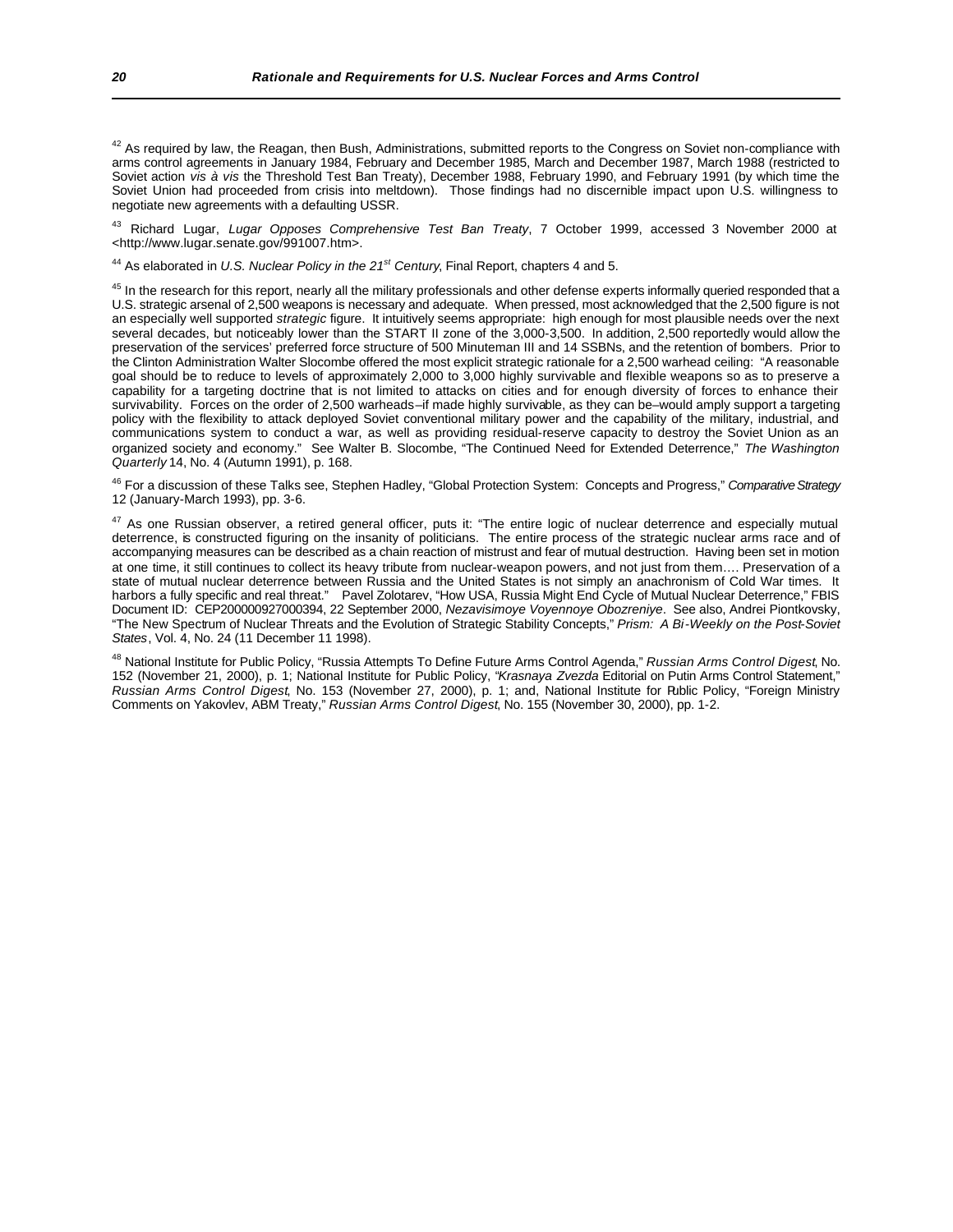# **About the Participants**

**Dr. Kathleen C. Bailey** is a Senior Fellow at National Institute. She formerly served in the U.S. Government as an Assistant Director of the Arms Control & Disarmament Agency and as Deputy Assistant Secretary in the U.S. Department of State. She has authored several books, including a novel, and many articles.

**Dr. Robert B. Barker** retired from Lawrence Livermore National Laboratory in 1999 after more than 30 years service. He was a nuclear weapons designer and held several managerial positions within the Laboratory. From October 1986 to June 1992 he served in Washington as Assistant to the Secretary of Defense (Atomic Energy). He was responsible for modernization, safety, and survivability of U.S. nuclear weapons. From July 1986 to February 1988, Dr. Barker was head of the United States delegation at the U.S.-Soviet Nuclear Testing Experts Meeting and Round I of the Nuclear Testing Talks in Geneva, Switzerland. From September 1983 to October 1986 he was Deputy Assistant Director, Verification and Intelligence Bureau of the United States Arms Control and Disarmament Agency.

**Ambassador Linton F. Brooks** is Vice President and Assistant to the President for Policy Analysis at the Center for Naval Analyses. During the Bush Administration, he was Chief U.S. Negotiator for the Strategic Arms Reductions Treaty (START I) and later served as Assistant Director of the United States Arms Control and Disarmament Agency, where he was one of the negotiators of the START II Treaty. Ambassador Brooks served three years on the staff of the National Security Council in the Reagan Administration and is a retired Navy officer with at-sea experience in submarines and Washington experience in nuclear policy and strategy.

**Dr. Stephen Cambone** is the Director of Research, Institute for National Security Studies and the National Defense University in Washington, D.C. Dr. Cambone is serving as the Staff Director of the Commission on National Security Space Management and Organization. He also served as the Staff Director of the 1998 Commission to Assess the Ballistic Missile Threat to the United States, chaired by the Honorable Donald Rumsfeld. Previously he was Senior Fellow for Political-Military Studies at the Center for Strategic and International Studies. Dr. Cambone has also served as Director of Strategic Defense Policy, with the Office of the Secretary of Defense, and was a member of the Director's Staff at Los Alamos National Laboratory. Dr. Cambone's most recent publication, "A New Structure For National Security Planning: Revising the National Security Act of 1947," a CSIS Report, was issued in October 1998. He has also published numerous articles, and reports involving security, U.S. defense policy, NATO, and weapons proliferation. Dr. Cambone holds degrees in Political Science from Catholic University, Claremont Graduate School and received his Ph.D., also in Political Science, from Claremont.

**Ambassador Henry F. Cooper** is Chairman of the Boards of Directors of Applied Research Associates and High Frontier, Senior Associate of the National Institute for National Policy and Visiting Fellow at the Heritage Foundation. Since 1979, he has been appointed by the President to serve in the Office of the Secretary of the Air Force with oversight responsibility for Air Force strategic and space systems; Assistant Director of the Arms Control and Disarmament Agency; Ambassador and Chief U.S. Negotiator at the Geneva Defense and Space Talks with the Soviet Union; and Director of the Strategic Defense Initiative (SDI). He has been a member or chair of numerous technical working groups and high level advisory boards—including the Defense Science Board, the Air Force Scientific Advisory Board, U.S. Strategic Command's Strategic Advisory Group, the Defense Nuclear Agency's Scientific Advisory Group on Effects, and a Congressional Commission to assess the U.S. government's organization and programs to combat the proliferation of weapons of mass destruction. In the private sector, he taught Engineering Mechanics at Clemson University, and worked at Bell Telephone Laboratories, the Air Force Weapons Laboratory, R&D Associates, and JAYCOR. He holds BS and MS degrees from Clemson University and a Ph.D. from New York University.

**Lt Gen Stephen Croker, USAF (ret.)** was formerly Commander, Eighth Air Force. He is now an independent consultant performing mentoring support with senior U.S. military leaders. He earned a Bachelor of Science degree from the U.S. Air Force Academy in 1964 and Master's degrees from Georgetown University and Golden Gate University.

**Dr. Colin Gray** is a Senior Associate at National Institute for Public Policy and Professor of International Politics and Strategic Studies at the University of Reading, Reading, U.K. He also serves as a Fellow at the Center for Technology and Strategy at the Air University, Maxwell AFB. Dr. Gray's most recent book is *Modern Strategy* (Oxford University Press, 2000). He was at the University of Manchester (B.A. Econ., [Honors], 1965), and at Lincoln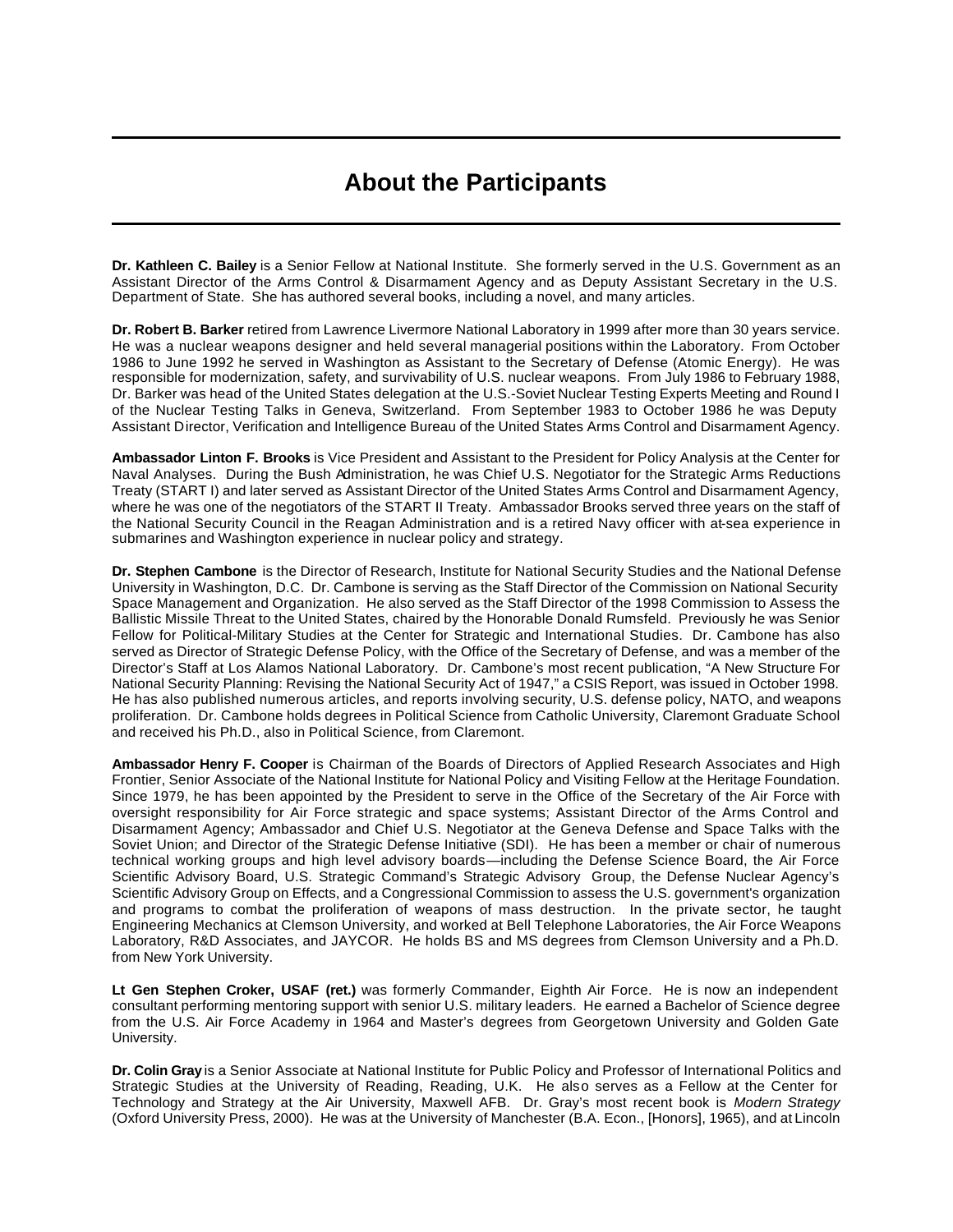College, Oxford University (D. Phil., International Politics, 1970). His book, *Strategy for Chaos: RMA Theory and the Evidence of History*, will be published in 2001.

**Kurt Guthe** is a former Senior Research Analyst at National Institute for Public Policy. While at National Institute, he authored studies of long-range airpower, strategic offensive forces, ballistic missile defense, and arms control. In 1992, he served as a staff member on the Gulf War Air Power Survey. He has a B.A. from Harvard University.

**Stephen J. Hadley** is a Partner in the Law Firm of Shea & Gardner. In 1986-1987, Mr. Hadley served as Counsel to the Special Review Board (the "Tower Commission") established by President Reagan in the aftermath of public disclosure of U.S. arms shipments to Iran. In 1989-1993, he was Assistant Secretary of Defense for International Security Policy, where his responsibilities included nuclear weapons policy and arms control. Mr. Hadley served as Secretary of Defense Richard Cheney's personal representative on the U.S. delegation for talks with the former Soviet Union, Russia, Ukraine, and other Soviet successor states. Mr. Hadley earned a Bachelor of Arts degree in Government, *Magna Cum Laude*, from Cornell University. He is a graduate of Yale Law School.

**The Honorable Stephen Read Hanmer, Jr.,** is a consultant in the field of nuclear, chemical, and biological weapons policy, effects, and arms control. From 1989 to 1993, Ambassador Hanmer served as the Deputy Director of the United States Arms Control and Disarmament Agency (ACDA). From January 1988 to June 1989, Ambassador Hanmer was the Chief U.S. Negotiator for Strategic Offensive Arms in the U.S.-Soviet negotiations on Nuclear and Space Arms. Ambassador Hanmer has also served as the Principal Deputy Assistant Secretary of Defense for International Security Policy. From 1981 through February 1984, Ambassador Hanmer was the Director of the Pentagon's Office of Theater Nuclear Forces Policy. Prior to joining the Civil Service, Ambassador Hanmer had a distinguished twenty-one year career as an officer in the United States Army.

**The Honorable Fred Charles Iklé** joined the Center for Strategic & International Studies as a Distinguished Scholar in 1988. He was Under Secretary of Defense for Policy in the Reagan Administration from 1981 through 1988. From 1973 until January 1977, Dr. Iklé served Presidents Nixon and Ford as Director of the U.S. Arms Control and Disarmament Agency. He is the author of several books, including *How Nations Negotiate* and *Every War Must End*, and has published many articles on foreign policy and defense. He co-chaired the bipartisan U.S. Commission on Integrated Long-Term Strategy, which published the 1988 report, *Discriminate Deterrence*. Both in 1975 and in 1987, Dr. Iklé received the highest civilian award of the Department of Defense, the Distinguished Public Service Medal, and in 1988 he was further awarded the Bronze Palm to this Medal. Dr. Fred C. Iklé received his graduate education at the University of Chicago.

**Amb. Robert Joseph** is the Director, Center for Counterproliferation Research, National Defense University. He is the former U.S. Commissioner to the Standing Consultative Commission (ABM Treaty) and U.S. Representative to the Bilateral Consultative Commission (Nuclear Testing). Dr. Joseph was previously the Principal Deputy Assistant Secretary of Defense for International Security Policy, and Deputy Assistant Secretary of Defense for Nuclear Forces and Arms Control Policy. Dr. Joseph has been on the faculty of the National War College since 1993.

**Amb. Max M. Kampelman** served as the Ambassador and Head of the U.S. Delegation to the Conference on Security and Cooperation in Europe (CSCE) from 1980 to 1983. He was Counselor of the Department of State and, from 1985 to 1989, Ambassador and Head of the United States Delegation to the Negotiations with the Soviet Union on Nuclear and Space Arms in Geneva, before rejoining the law firm of Fried, Frank, Harris, Shriver & Jacobson, where he is now "Of Counsel." He serves as Chairman Emeritus of the American Academy of Diplomacy, Chairman of Georgetown University's Institute for the Study of Diplomacy, and, by Presidential appointment, Vice Chairman of the United States Institute of Peace. He also serves as a member of the Executive Committee of the American Bar Association Special Committee on the Central and Eastern European Law Initiative, designed to provide assistance to the emerging democracies of Europe. His book, *Entering New Worlds: The Memoirs of a Private Man in Public Life*, was published in 1991 by HarperCollins. In January 1989, President Reagan awarded him the Presidential Citizens Medal, which recognizes "citizens of the United States who have performed exemplary deeds of service for their country or their fellow citizens." In August 1999, President Clinton awarded Amb. Kampelman the Presidential Medal of Freedom, the highest civilian award in the nation. In April 2000 the Library of Congress named him one of the first recipients of their Living Legend Award. He has also been the recipient of the Knight Commander's Cross of the Order of Merit of the Federal Republic of Germany. Amb. Kampelman received his J.D. from New York University and his Ph.D. in Political Science from the University of Minnesota.

**John J. Kohout III** is Vice President and Senior Analyst of the National Institute for Public Policy. He specializes in the interactions between technology, arms control, and military strategy. Before joining National Institute, Mr. Kohout served as Director for Arms Control Analyses and Deputy Director for Strategic Forces Analysis, Headquarters, U.S. Air Force. Prior to that he was Deputy Political Advisor at Headquarters, U.S. European Command; Director of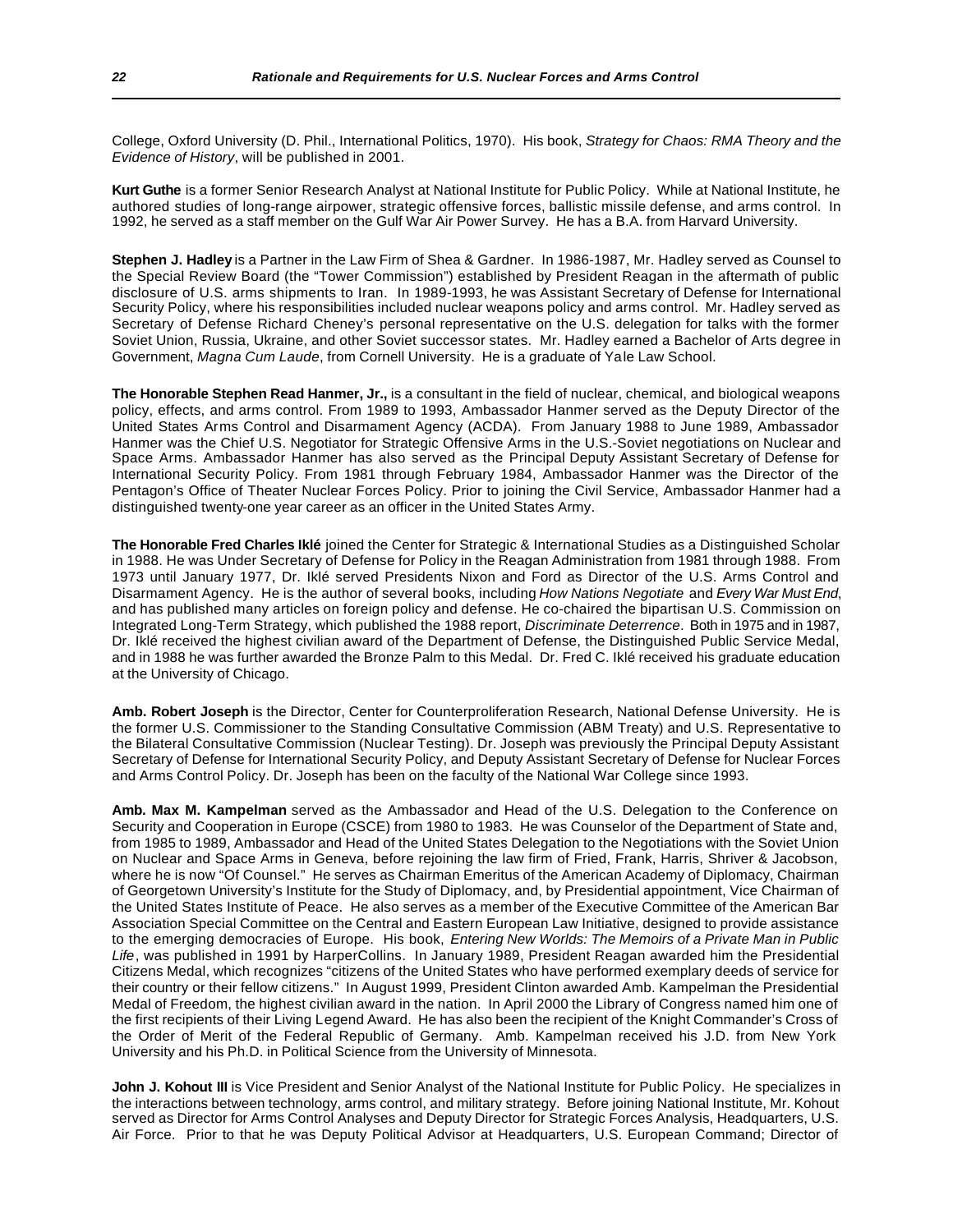Programs, and Director for Plans at Headquarters, Strategic Air Command (SAC); and Deputy Commander for Operations of SAC's 97th Bomb Wing. Mr. Kohout has written a number of articles, opinion pieces and book reviews. He co-edited *The B-2 Bomber: Air Power for the 21st Century* (University Press of America, 1995)*.* Mr. Kohout holds a bachelor's degree from the U.S. Air Force Academy and a *Diplome de l'Institut* in international relations at *l'Institute d'Etudes Politiques* of the University of Paris, where he was an Olmsted Scholar.

**Kristin Kolet** is an Analyst at National Institute for Public Policy and a Managing Editor of *Comparative Strategy: An International Journal*. She received her Master's degree in International Studies from Old Dominion University.

**The Honorable Ronald F. Lehman II** was the Director of the U.S. Arms Control and Disarmament Agency from 1989 to 1993. He has served in the Defense Department as Assistant Secretary for International Security Policy, in the State Department as Ambassador/U.S. Chief Negotiator on Strategic Offensive Arms (START I), and in the White House as Deputy Assistant to the President for National Security Affairs. He has also served on the National Security Council staff, on the Professional Staff of the U.S. Senate Armed Services Committee, and in the United States Army in Vietnam. Dr. Lehman was a member of the National Space Council and the Export Administration Review Board and was on the Board of Directors of the United States Institute of Peace. He was Head of the U.S. Delegations to the Fourth Review Conference of the Non-Proliferation Treaty and the Third Review Conference of the Biological Weapons Convention, was Deputy Head of Delegation for the signing of the Chemical Weapons Convention, was four times a U.S. Representative to the United Nations First Committee, and was deeply involved in START II and the 1992 talks on cooperative missile defenses. Amb. Lehman was Chairman of the NATO High Level Group and was a member of the Defense Resources Board (DRB), the Defense Acquisition Board (DAB), and the Executive Committee of the On-Site Inspection Agency (OSIA).

**Dr. Holger H. Mey** is President and CEO of the Institute for Strategic Analyses (ISA), Vice President of EuroDefense (Deutschland), Deputy Chairman of the Society for Security Policy and Arms Control—German Strategy Forum, editor of the ISA book series *Strategic Analyses*, Lecturer for international relations at the University of Bonn, Germany, and member of many national and international foreign and security policy societies and associations. Dr. Mey publishes frequently in many major security policy journals and in newspapers and is a TV and radio commentator. From 1986 to 1990, Dr. Mey was a Research Associate at the Government-sponsored research institute for international security policy, Foundation for Science and Politics (*Stiftung Wissenschaft und Politik*, *SWP*) in Ebenhausen near Munich, Germany. From 1990 to 1992, he was a Security Policy Analyst with the Policy Planning Staff, Ministry of Defense, Bonn. From 1992 to 1994 he was a Security Policy Advisor to the Chairman of the Defense Committee of the German Parliament, Bonn, Germany. And, from 1992 to 2000, Dr. Mey served a Lecturer for International Relations at the University of Cologne, Germany.

**LTG William E. Odom, USA (ret.)** is the Director of National Security Studies at Hudson Institute and an Adjunct Professor at Yale University. General Odom served as Director of NSA where he was responsible for the U.S. signals intelligence and communications security. From 1981 to 1985, he served as Assistant Chief of Staff for Intelligence. From 1977 to 1981 General Odom was military assistant to the President's Assistant for National Security Affairs, Zbigniew Brzezinski. On the National Security Council staff, he worked on strategic planning, Soviet affairs, nuclear weapons policy, telecommunications policy, and Persian Gulf security issues. His publications include five books and numerous articles. General Odom was the Study Chairman of the 1997 study, *Modernizing Intelligence: Structure and Change for the 21st Century* (Fairfax, VA: National Institute for Public Policy).

**Dr. Keith B. Payne** is the President and Director of Research at National Institute for Public Policy. He also serves as Adjunct Professor at Georgetown University and Southwest Missouri State University. He is the Editor-In-Chief of *Comparative Strategy: An International Journal* and a member of the U.S. Department of State, Bureau of Political-Military Affairs, Defense Trade Advisory Group. His most recent book, *China and the Fallacies of Cold War Deterrence*, will be published in 2001 by the University Press of Kentucky. Dr. Payne received an A.B. (honors) in political science from the University of California at Berkeley, studied in Heidelberg, Germany, and received an M.A. and Ph.D. in international relations from the University of Southern California.

**Dr. William Schneider, Jr.** is President of International Planning Services, Inc., and an Adjunct Fellow of the Hudson Institute. From 1982 to 1986 he was Under Secretary of State for Security Assistance, Science and Technology. He is the author of several works on defense policy including *Why ABM? Policy Issues in the Missile Defense Controversy* (Pergamon, 1969) and *Arms, Men, and Military Budgets* (Transaction Press), an annual review of defense budget issues. He is also wrote *Food, Foreign Policy, and Raw Material Cartels (*Crane, Russak, 1976), a work on economic warfare. Dr. Schneider has also published numerous articles and monographs on defense and foreign policy, U.S. strategic forces, theater nuclear forces, and unconventional warfare. Dr. Schneider received his Ph.D. degree from New York University in 1968.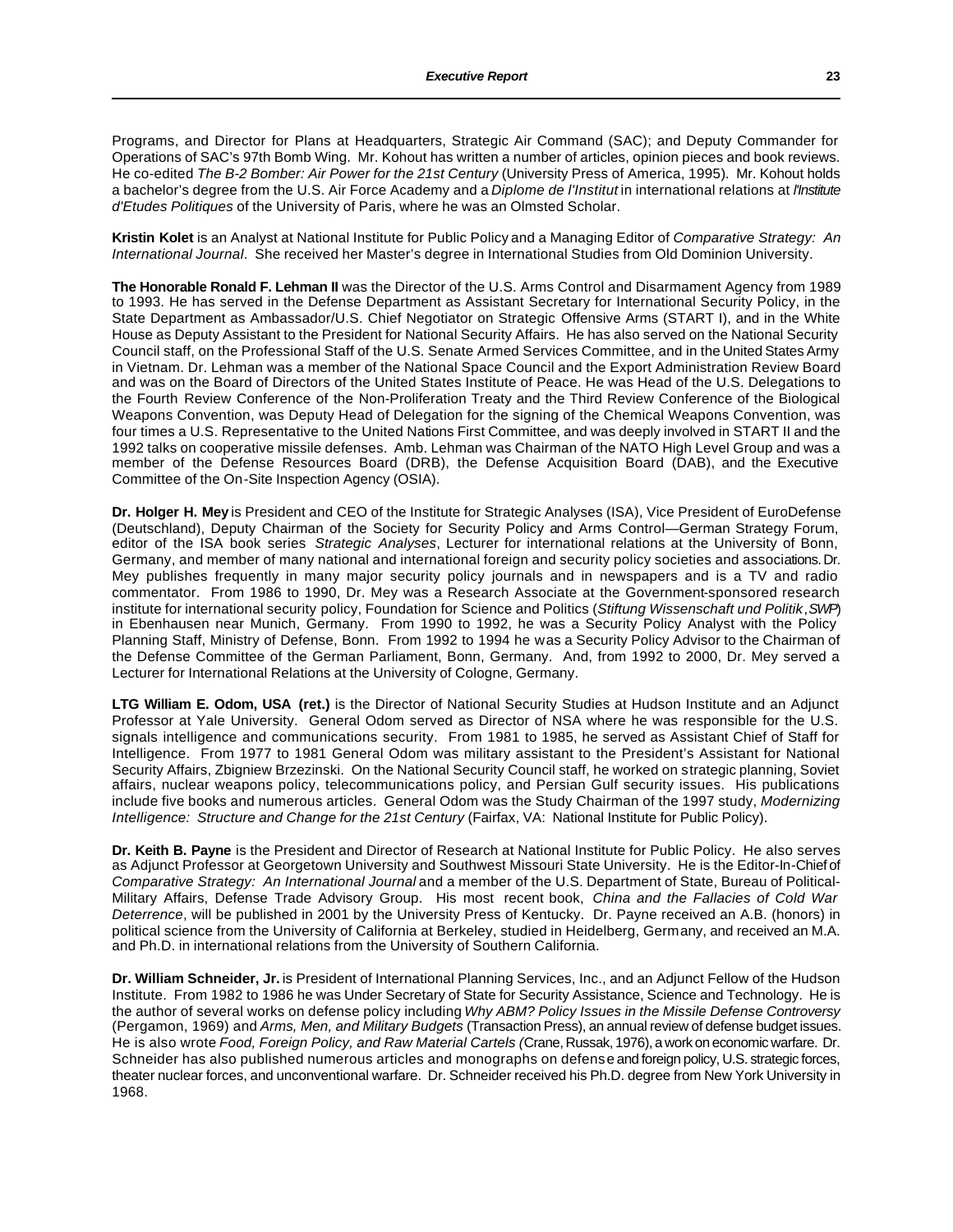**Leon Sloss** is an independent consultant specializing in national security policy and arms control. He served formerly in the U.S. Government as an Assistant Director of the Arms Control and Disarmament Agency and as Deputy Director of Political-Military Affairs in the Department of State. In 1977-78 he directed the Nuclear Targeting Policy Review in the Pentagon.

**Amb. David Smith** is President of Global Horizons, Inc., a defense and foreign affairs consulting company. During the Bush Administration he was U.S. Chief Negotiator for Defense and Space and during 1996 he served as Director for Defense and Foreign Policy of Dole for President. His career includes positions with Senate Republican Leader Dole, the Senate Committee on Foreign Relations and the Organization of the Joint Chiefs of Staff. He also served on the U.S. delegations to the Mutual and Balanced Force Reduction (MBFR) and chemical weapons negotiations.

**Willis Stanley** is a Senior Analyst at National Institute for Public Policy where he specializes in missile defense, arms control and the U.S.-Russian strategic relationship. He has served on a number of high level study groups focusing on the range of issues surrounding the ABM Treaty, the potential for U.S.-Russian accommodation on missile defense issues, and Russian strategic forces. He has an M.A. in Security Policy Studies from The George Washington University, where he was a Wolcott Fellow, and a B.A. in Government, with departmental honors, from the University of Texas.

**Dr. William R. Van Cleave** is Head of the Defense and Strategic Studies Department at Southwest Missouri State University. Prior to coming to Missouri he was Professor of International Relations and Director of the Defense and Strategic Studies Program at the University of Southern California from 1967-87. Professor Van Cleave's past professional experience includes being a member of the U.S. Delegation to the Strategic Arms Limitation Talks with the USSR, Special Assistant for Strategic Policy and Planning in the Office of the Secretary of Defense, member of the "B-Team" effort to review national intelligence on the USSR and to produce a competitive National Intelligence Estimate and a Member of the Executive Committee of the Committee on the Present Danger. He has also been a consultant to numerous government agencies. From 1979 to 1981 he was Senior Advisor and Defense Policy Coordinator to Ronald Reagan and Director of the Department of Defense Transition Team. Professor Van Cleave is the author of numerous scholarly books and journal articles. He holds a B.A. in Political Science from the California State University and an M.A. and Ph.D. from the Claremont Graduate School.

**Bernard Victory** is an Analyst with National Institute for Public Policy. He has interests in policy, strategy, force structure planning, intelligence, proliferation, and arms control. He currently serves on the staff of the National Commission for the Review of the National Reconnaissance Office. Previously, he served on the staff of the Select Committee on U.S. National Security and Military/Commercial Concerns with the People's Republic of China (also known as the Cox Committee). Mr. Victory also served on the core staff of the Commission to Assess the Ballistic Missile Threat to the United States (also known as the Rumsfeld Commission). He is co-author of *The Layman's Guide to Ballistic Missile Defense*, and editor of *Modernizing Intelligence: Structure and Change for the 21st Century*. He holds a Master's Degree in International Security from Columbia University.

**Dr. C. Dale Walton** is a Research Analyst at National Institute for Public Policy and a Managing Editor of *Comparative Strategy: An International Journal*. He has published articles and book reviews in a number of journals and is currently revising his doctoral thesis*, Victory Denied: The Myth of Inevitable Defeat in Vietnam*, for publication.

**The Honorable R. James Woolsey** is a partner at the law firm of Shea & Gardner in Washington, D.C. He returned to the firm in January 1995 after serving two years as Director of Central Intelligence. Besides serving as Director of Central Intelligence, Mr. Woolsey has served in the U.S. government as: Ambassador to the Negotiation on Conventional Armed Forces in Europe (CFE), Vienna, 1989-1991; Under Secretary of the Navy, 1977-1979; and General Counsel to the U.S. Senate Committee on Armed Services, 1970-73. He was also appointed by the President as Delegate at Large to the U.S.-Soviet Strategic Arms Reduction Talks (START) and Nuclear and Space Arms Talks (NST), and served in that capacity on a part-time basis in Geneva, 1983-1986. During military service in the U.S. Army he served as an adviser on the U.S. Delegation to the Strategic Arms Limitation Talks (SALT I), Helsinki and Vienna, 1969-1970. He received his B.A. Degree in 1963 from Stanford University (With Great Distinction, Phi Beta Kappa), an M.A. from Oxford University, where he was a Rhodes Scholar 1963-65, and an LL.B from Yale Law School in 1968, where he was Managing Editor of the Yale Law Journal.

**Dr. David Yost** is a Professor at the U.S. Naval Postgraduate School in Monterey, California. His publications include *NATO Transformed: The Alliance's New Roles in International Security* (United States Institute of Peace Press, 1998) and *The US and Nuclear Deterrence in Europe* (International Institute for Strategic Studies, 1999). He worked in the Department of Defense, primarily in the Office of Net Assessment, in 1984-1986, while holding fellowships from NATO and the Council on Foreign Relations. He was a fellow at the Woodrow Wilson International Center for Scholars, Smithsonian Institution, in 1986; a visiting scholar at the School of Advanced International Studies, Johns Hopkins University, in 1986-1987; a Fulbright research fellow in Paris in 1990-1991; a visiting